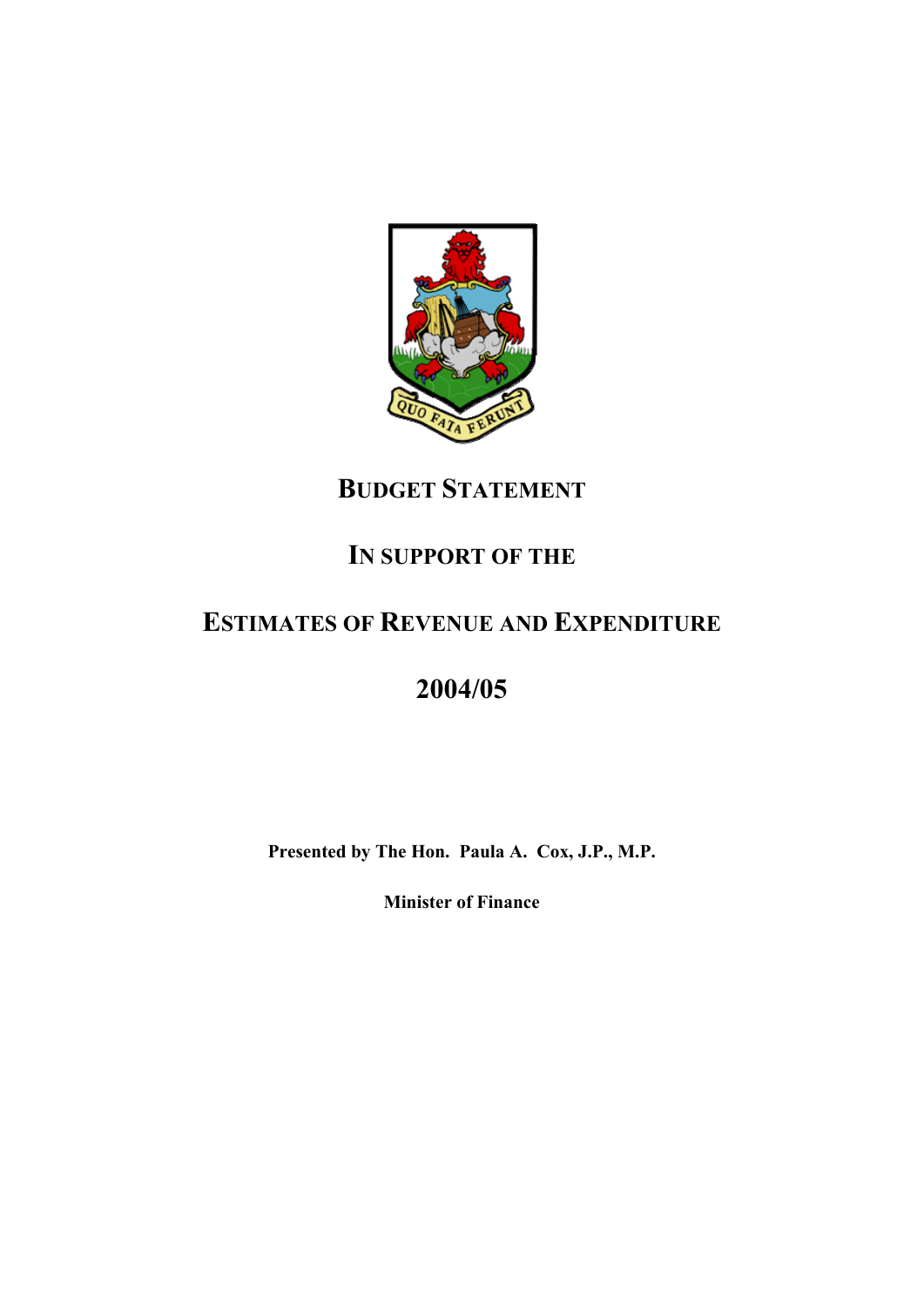To His Honour the Speaker and Members of the Honourable House of Assembly

Mr. Speaker,

As the first female Finance Minister for the Government of Bermuda, I have an awesome task. I may be creating a precedent on the one hand as a woman Finance Minister and then there is the dual responsibility of following in the footsteps of a man who is said to have had many of the attributes for a perfect Minister of Finance.

I am honoured to press forward on the path of prudent stewardship of the public purse that was so ably mapped by my predecessor and father, the Progressive Labour Party's first Minister of Finance, the late Hon. C. Eugene Cox, CBE, JP, MP. So I acknowledge the responsibility and distinction of presenting the sixth successive Annual Budget from the Progressive Labour Party Government and should therefore like to salute and acknowledge the efforts of the former Minister of Finance.

Mr. Speaker, this next term of Government has a great starting point: a firm foundation from which to continue our work.

Mr. Speaker, in the midst of many challenges, both international and domestic, Government is committed to the on-going transition and transformation to the 'New Bermuda'. The Budget for 2004/05 further strengthens the economic and financial foundation and simultaneously provides a catalyst for action in further advancing the social policy agenda in the 'New Bermuda'.

Mr. Speaker, Government's objective is to provide an enabling environment for businesses, stable levels of growth and employment, a proper system of governance and equity for the people of Bermuda.

Budget 2004/05 is about building a Bermuda that is strong economically and that is sensitive to the needs of the people. It is about building a Bermuda that recognises the importance of focusing on the domestic social agenda, while at the same time we continue with robust sustained economic diplomacy and remain vigilant in protecting Bermuda's position as a premier financial services jurisdiction. We will not take our eyes off the ball. We must protect the home hearth in terms of our social policy agenda so that Bermuda is truly regarded as a 'Mecca' where we promote policies geared to equity and justice for all, without fear or favour and without adopting an exclusionary approach.

Mr. Speaker, it is critical that as a country we grow and develop our economy and provide social safety-net protections to our citizens. This way, we promote greater overall financial and therefore social stability - these are critical public policy issues for the future. This way, we build confidence and trust based on a philosophy and policy of economic and social equity. It is our intent to maintain Bermuda's economic stability through sound economic management.

Our objective is to deliver a sound economy, where there are continued stable levels of growth, to promote investment in education and training for our people, to foster an enabling environment for business and entrepreneurs, to tackle the complex issues of providing affordable housing, to address the needs of our youth and our seniors, to promote a climate where those who work in our hospitality and tourism sector have a renewed sense of enthusiasm and commitment, to continue to build on the strong foundation and to see a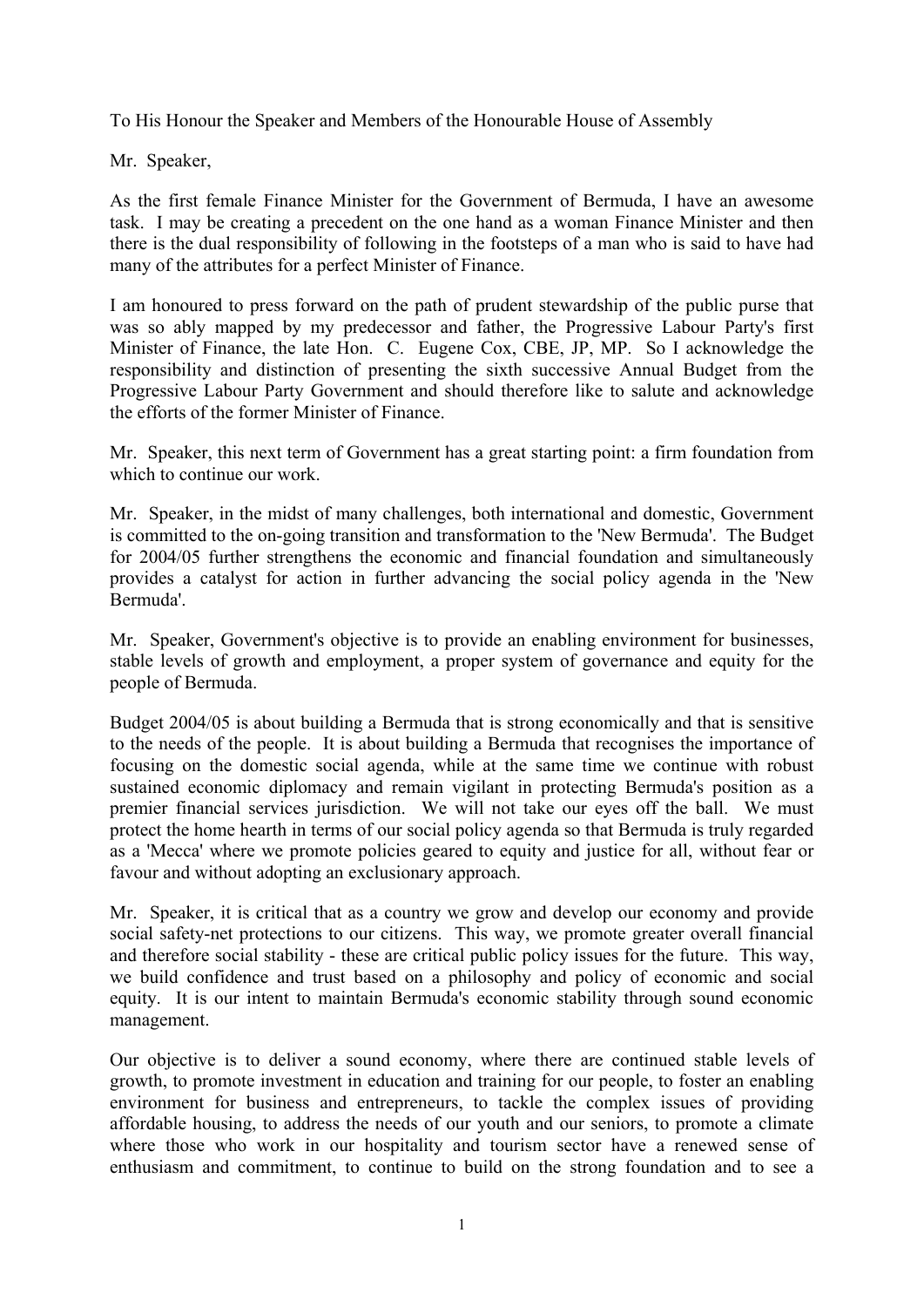Bermuda that is dynamic, responsive, able to compete in a global environment and fair to all.

Mr. Speaker, we want to do what we can to promote enterprise, efficiency, innovation and skills in all of our people. We may not all have equal talents but we should all have an equal opportunity to develop our talents.

A few weeks ago, the Premier of Bermuda, the Hon. W. Alexander Scott, JP, MP in a speech to the Rotary Club of Bermuda spoke passionately and unabashedly of Government's focus and vision. He stated and I quote: "We must strategise to create a 'New Bermuda' where the 'haves' continue to have and the 'have nots' have more. Given the proliferation of the social issues in Bermudian society today, there is a need more than ever to address these issues collectively. The focus of the Government should now be on the social agenda addressing the negative elements in society to improve the overall quality of life for all Bermudians."

So it is noteworthy that at this stage I announce some specific initiatives that underscore the Premier's and this Government's commitment to further advancing the country's social policy agenda.

Mr. Speaker, you will be aware that as part of the negotiations with the US Government, the Bermuda Government received a lump sum payment from the US Government as part of the termination of the US Base Lands Agreement. There was consideration paid of some US \$11 million. Of that sum, a charge of US \$3 million has already been made for repairs to Longbird Bridge. The remaining balance of US \$8 million is currently in the Consolidated Fund.

Mr. Speaker, I note that these monies received from the United States Government were to be used for whatever purposes the Government of Bermuda so determined.

Mr. Speaker, there are any number of worthy initiatives that are deserving of Government's consideration. However there are six areas to which we considered it most appropriate to devote additional attention and funding: housing, seniors, youth, small business, community renewal and sports and recreational development.

Mr. Speaker, it gives me great pleasure on behalf of the Government to present a raft of initiatives designed to assist the people of Bermuda by providing additional funding - that is, funding above what is to be appropriated in this year's Budget - in a directed way to address some of the most pressing issues that we need to tackle on an urgent and expedited basis. The top priorities that Government is focusing on at this time are (i) a payment of \$1.2 million to contribute to a housing for the homeless initiative; (ii) a payment of \$2 million to the Contributory Pension Fund in support of an extraordinary increase in pension benefits in August 2004; (iii) a special grant of \$300,000 to the National Drugs Commission to expand the "Communities That Care" project to the central and western parishes; (iv) a contribution \$1 million to the Bermuda Small Business Development Corporation so that it is able to more readily assist small businesses and entrepreneurs in need of venture capital; and (v) a grant of \$500,000 to the Trustees of the National Sports Centre for the completion of the facilities building at the National Sports Centre.

Mr. Speaker, these additional funds for various initiatives to benefit the people of Bermuda are estimated at approximately \$5 million in total. The balance of \$3 million will be kept as a general reserve. During this Budget session Government will establish a separate statutory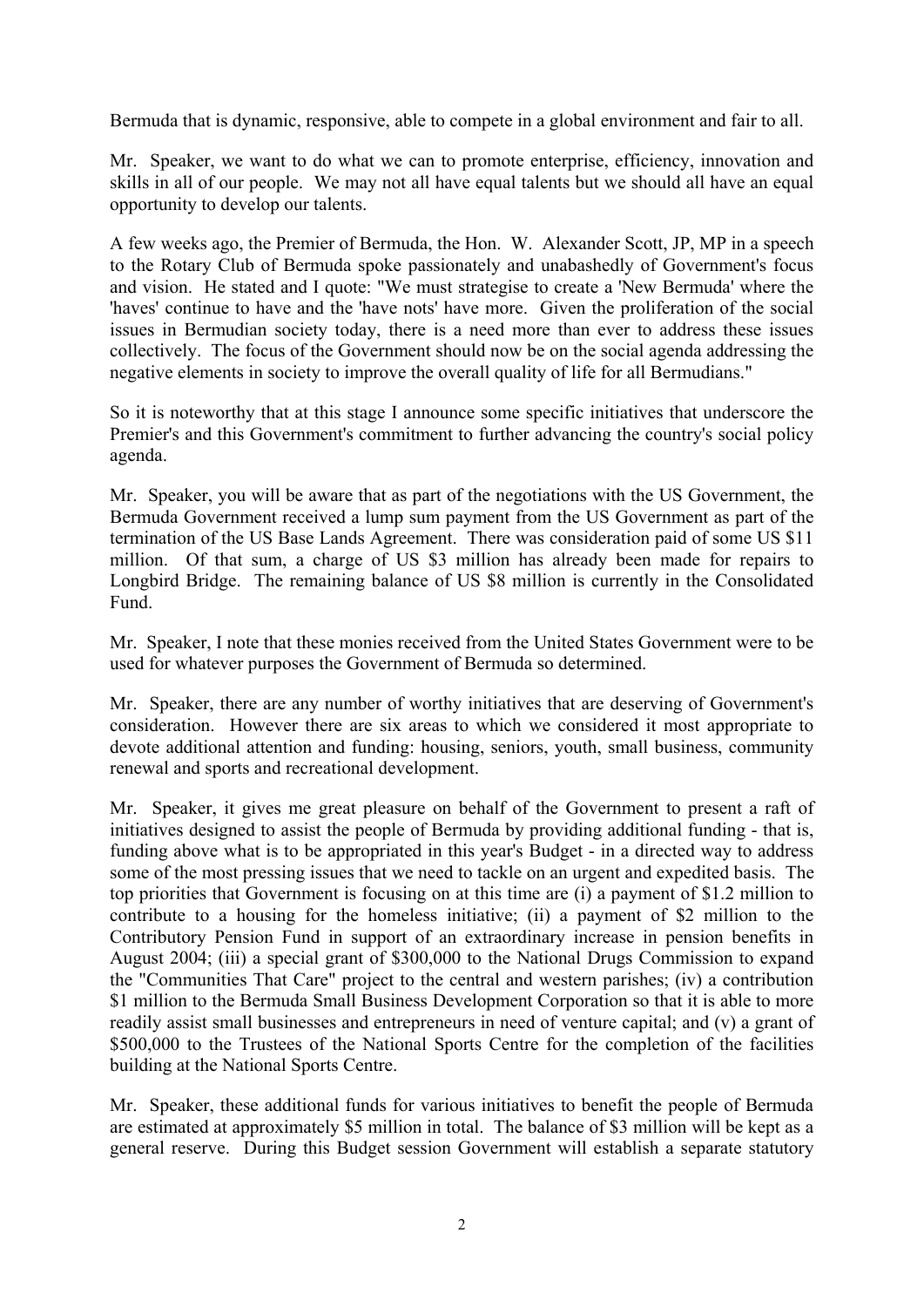fund for this purpose.

Mr. Speaker, Government's pursuit of its main economic and social policy objectives of building and maintaining a strong economic and financial foundation, improved student performance, better trained Bermudians for key decision-making roles, affordable and more accessible health care, adequate and affordable housing for all Bermudians and improved public safety occurs in the context of a rapidly changing and challenging global economic environment.

What are some of these changes and challenges?

Mr. Speaker, the fundamental nature of our economy has changed and it continues to evolve before our eyes. During the last decade in the 20th Century, employment in hotels, restaurants and other travel-related establishments declined significantly. In contrast, the expansion of financial services and international business generated sufficient jobs to accommodate our growing labour force. The locus of job creation is in the financial services sector and for that reason, Government has assigned a high priority to the continued expansion of the financial services sector.

Mr. Speaker, Bermuda is now ranked as the world's leader in captive insurance and has one of the largest reinsurance markets in the world outside of London and New York. Indeed, one leading industry executive has remarked that Bermuda has established "itself as the centre for global insurance and reinsurance".

In addition to insurance and reinsurance, Bermuda has achieved a significant degree of development in trust business and in the provision of services for mutual funds and asset managers.

Mr. Speaker, in today's global economy, financial services is increasingly supplied by extremely large and complex corporations operating technology-based systems on a global scale. These enterprises require vast amounts of capital and the employment of thousands of highly skilled professional and technically-trained personnel.

Mr. Speaker, Government is preparing our young people - our most precious resource - to actively contribute and compete in the local and international economy. That is why this Government continues to place such emphasis on student performance and training of **Bermudians** 

Mr. Speaker, Bermuda's success as an international business jurisdiction has attracted the attention of supra-national bodies such as the International Monetary Fund, commonly referred to as the IMF. You may recall, Mr. Speaker, that the IMF conducted an assessment of Bermuda's financial service supervisory and regulatory regimes in March 2003. The finalisation of the Report is on-going but there are clear signals for some further changes and enhancements to our supervisory and regulatory processes. The challenge as always is to strike the proper balance between effective regulation and sustaining a competitive business environment. Government has taken, and will continue to take, great care to implement international standards of financial supervision and regulation in order to protect our national economic interest.

Mr. Speaker, there is also the vital need to sustain our efforts at economic diplomacy. Bermuda's economic interests continue to be challenged on a number of international fronts.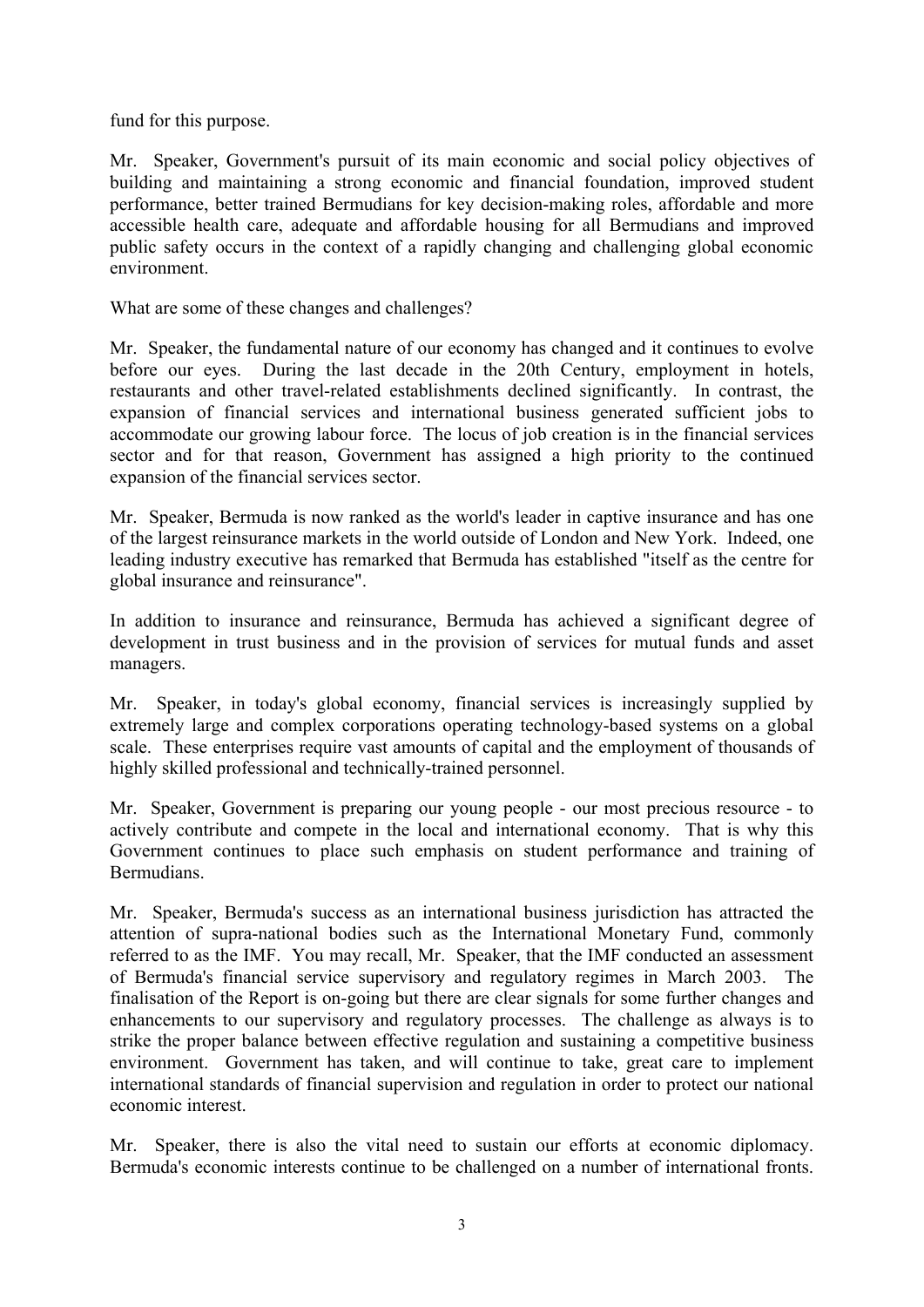Government has been proactive in establishing a network of advisors in key locations in the United States and in the United Kingdom. These relationships, among others, have helped to ensure that Bermuda maintains its international reputation as a vibrant, well-regulated and stable financial jurisdiction. We will continue to further underscore these efforts by strengthening mutually beneficial partnerships, both locally and internationally.

Mr. Speaker, we also face the challenge of post-Fabian Bermuda. The blow to our tourism industry was devastating but our proud industry leaders are unbowed and are rebuilding their properties to world class standards. The community came together in a demonstrable showing of humanity, humility and compassion to collectively rebuild our storm-ravaged Island.

Mr. Speaker, the resilience of our people and the resilience of this Government have been tested and both have stood up to the challenge. The challenge now before us is to regain the lost ground in tourism.

Mr. Speaker, while the international business sector has grown in importance, the tourism sector remains as the largest and most diversified provider of jobs to a wide range of Bermudians. Therefore it is vital that the tourism industry is sustained. Further, there is a symbiotic relationship between the twin pillars of our economy. In very simple terms, the continued growth and development of the international business sector is absolutely dependent upon a healthy and profitable tourism sector. Therefore Government will continue to support and assist the tourism industry in regaining its point of equilibrium in the 'New Bermuda'.

Mr. Speaker, very few Bermudians are aware of how well regarded we are as a small nation in the vast global economy. Euromoney, one of the world's leading financial journals, publishes a listing of some 185 countries ranked on an assessment of country risk. The overall ranking takes account of political risk, economic performance, debt indicators, credit ratings and access to bank finance and capital markets, amongst other factors, in its assessment. In the September 2003 issue of Euromoney, Bermuda was ranked 31st out of 185 countries and had the highest ranking amongst all small countries included on the list.

This significant recognition took place on our watch as Government and we intend to maintain our competitive edge amongst the nations of the world. In that regard Mr. Speaker, Budget 2004/05 builds on the resilience and steadfastness that has been demonstrated by our people and our business leaders. Therefore Government will continue its focus on four key areas:

- 1. Strengthening social cohesion in our community;
- 2. Developing and training our young people;
- 3. Improving the quality of life of our seniors; and
- 4. Stabilising, rejuvenating and encouraging business activity in all economic sectors.

This focus will ensure that no-one is left behind or locked out. It will ensure that the needs of all Bermuda's people are met.

Mr. Speaker, before turning to the highlights of the 2004/05 Budget, I wish to comment, albeit very briefly, on economic developments in 2003 and provide Government's economic outlook for 2004.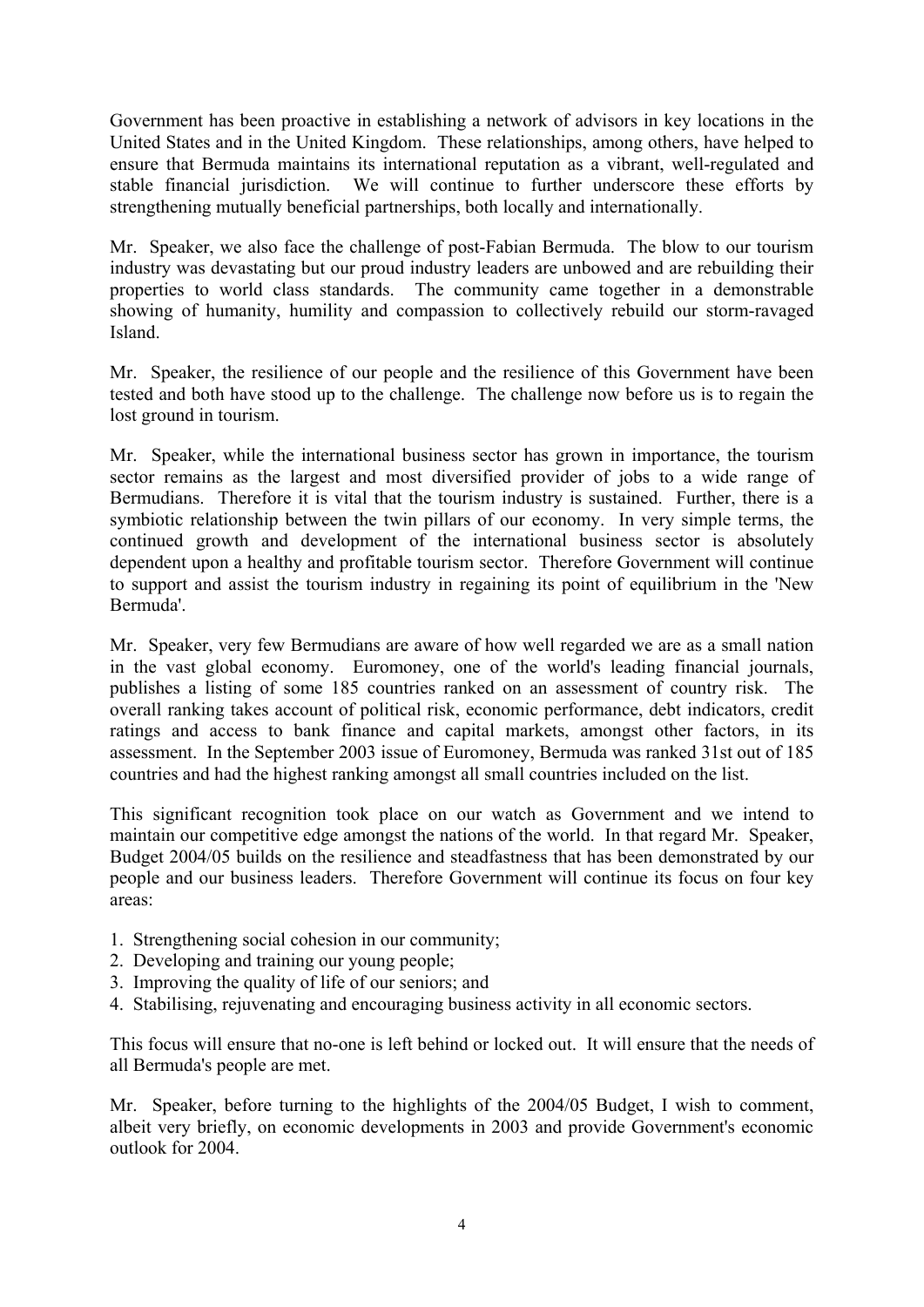### **Recent Economic Developments and the Outlook for 2004**

Mr. Speaker, Government is committed to maintaining a stable and sustainable level of economic expansion while also improving the economic well being of all members of our community.

Preliminary estimates of GDP growth last year suggest a better than anticipated economic expansion of 2.5 per cent following the 2.0 per cent increase in output in 2002.

Mr. Speaker, Bermuda's rate of consumer price inflation averaged 3.2 per cent in 2003, not very different from some G7 countries. Bermuda's rate was driven by higher than average increases in fuel costs, health care services and education costs for private schooling in Bermuda and overseas university programmes.

With a cautiously optimistic outlook for oil prices in 2004, consensus forecasts for consumer price inflation in G7 countries for 2004 is in the range of 1.5 to 2.6 per cent. Barring any sharp increases in university and private education costs in 2004, Government anticipates that Bermuda's inflation rate should moderate in 2004 and track in a range centered around 3.0 per cent.

Mr. Speaker, preliminary results from the Annual Employment Survey indicate a marginal decline in overall employment levels of 0.4 per cent in 2003, reflecting a loss of some 135 jobs across the economy. In contrast, the international business sector remained buoyant in 2003. Employment levels in the international business sector rose by 5.3 per cent in 2003 while employment levels in the public sector and real estate sector rose by 2.0 per cent yearover-year. The wholesale and motor-vehicle sector posted an increase of 1.8 per cent. Employment levels in the construction sector were virtually unchanged from the previous year but are likely to have increased appreciably in the wake of Hurricane Fabian.

Mr. Speaker, the economic story of Bermuda in 2003 may really be summed up by the impact of Hurricane Fabian. This Category 3 storm ravaged Bermuda leaving in its wake massive damage to residential and commercial buildings, overhead power and telecommunications lines, infrastructure, our foreshore and foliage. Overall damage has been estimated at \$160 to \$180 million. In particular, Bermuda's hospitality sector suffered substantial property damage to hotels, restaurants and golf courses. The hotel sector lost, albeit temporarily, some 20 per cent of its capacity - about 1,200 beds. As a result, there was a rise in short term structural unemployment in the sector with a negative knock-on effect to related sectors of the economy.

Mr. Speaker, Bermuda's agricultural sector was also devastated by Hurricane Fabian. Crop growers, dairy farmers and beekeepers all suffered tremendous losses estimated in the region of \$2 - \$3 million.

Mr. Speaker, the good news is that we weathered the storm. The even better news is that notwithstanding the ravages of Hurricane Fabian, the economic outlook for 2004 is promising.

In the United States, the economy is expected to expand at a pace well above the long-run potential rate. Overall activity is expected to be sustained by strong consumer spending, restocking of business inventories, and a large Federal Government Budget deficit. US GDP is forecast to expand by 4 to 5 per cent in 2004.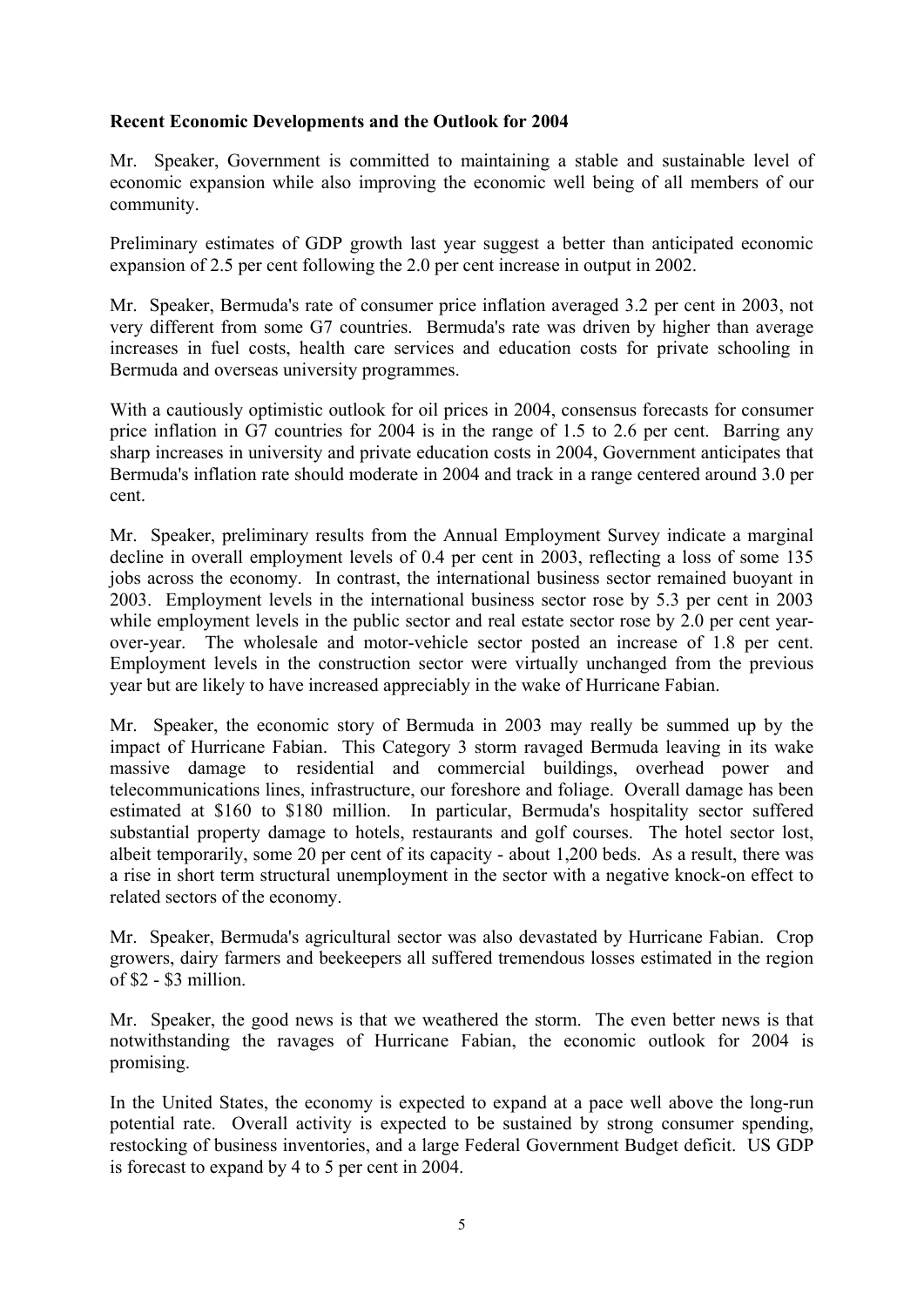Mr. Speaker, GDP forecasts for the United Kingdom, Canada and Western Europe in 2004 are mixed and, on balance, less favourable but consensus forecasts suggest a period of modest growth.

There may be an additional boost to our tourism sector if the strength of the Euro vis- $\bullet$ -vis the American dollar is sustained. The change in the exchange rate has increased the spending power of the Euro in dollar areas. This development in conjunction with the recent launch of Bermuda's new tourism marketing campaign in Europe may encourage more Europeans to consider Bermuda as a holiday destination.

In Bermuda, the international business sector is expected to continue on its path of steady growth, the construction sector will continue to operate near full capacity and the prospects of additional air lift from the United States bodes well for our tourism sector.

Mr. Speaker, based on these positive factors, Government forecasts Bermuda's GDP to grow in the range of 2.0 to 2.5 per cent in 2004.

## **Review of 2003/04 Revenue and Expenditure**

Mr. Speaker, the passage of Hurricane Fabian through Bermuda in September 2003 left a mark on Government's 2003/04 Budget. As a consequence of storm damage to infrastructure and public buildings and equipment, the projected current account surplus of \$25.3 million in 2003/04 was reduced by some \$10 million in order to cover uninsured costs to Government.

Further Mr. Speaker, even though Government now anticipates exceeding its revenue target by \$16 million, the outcome would likely have been stronger had Hurricane Fabian not impacted on revenue streams linked to tourism such as Hotel Occupancy Tax and Airport Departure Tax.

## **Revenue**

Mr. Speaker, Government has revised upwards its estimated revenue intake for 2003/04 to \$666 million compared to the Original Estimate of \$650 million.

The major revenue sources contributing to this very favourable outcome are Payroll Tax (+\$23 million), Cruise Passenger Tax (+\$1.5 million), Customs Duty (+\$1.1 million) and Land Tax  $(+\$1$  million).

On the downside, Airport Departure Tax and Hotel Occupancy Tax are both expected to be under budget by \$1 million each, and Stamp Duty receipts due from voluntary conveyances and land acquisition by non-Bermudians are expected to be down by nearly \$4.5 million. Also, transportation receipts were down by \$1.1 million.

## **Expenditure**

Mr. Speaker, the revised estimate of current account expenditure for the fiscal year 2003/04 is \$643.2 million, or \$18.3 million higher than the \$624.9 million appropriated at the beginning of this fiscal year.

Mr. Speaker, the unanticipated costs of Hurricane Fabian amounting to some \$10 million together with an extraordinary transfer of \$3.5 million to the Bermuda Monetary Authority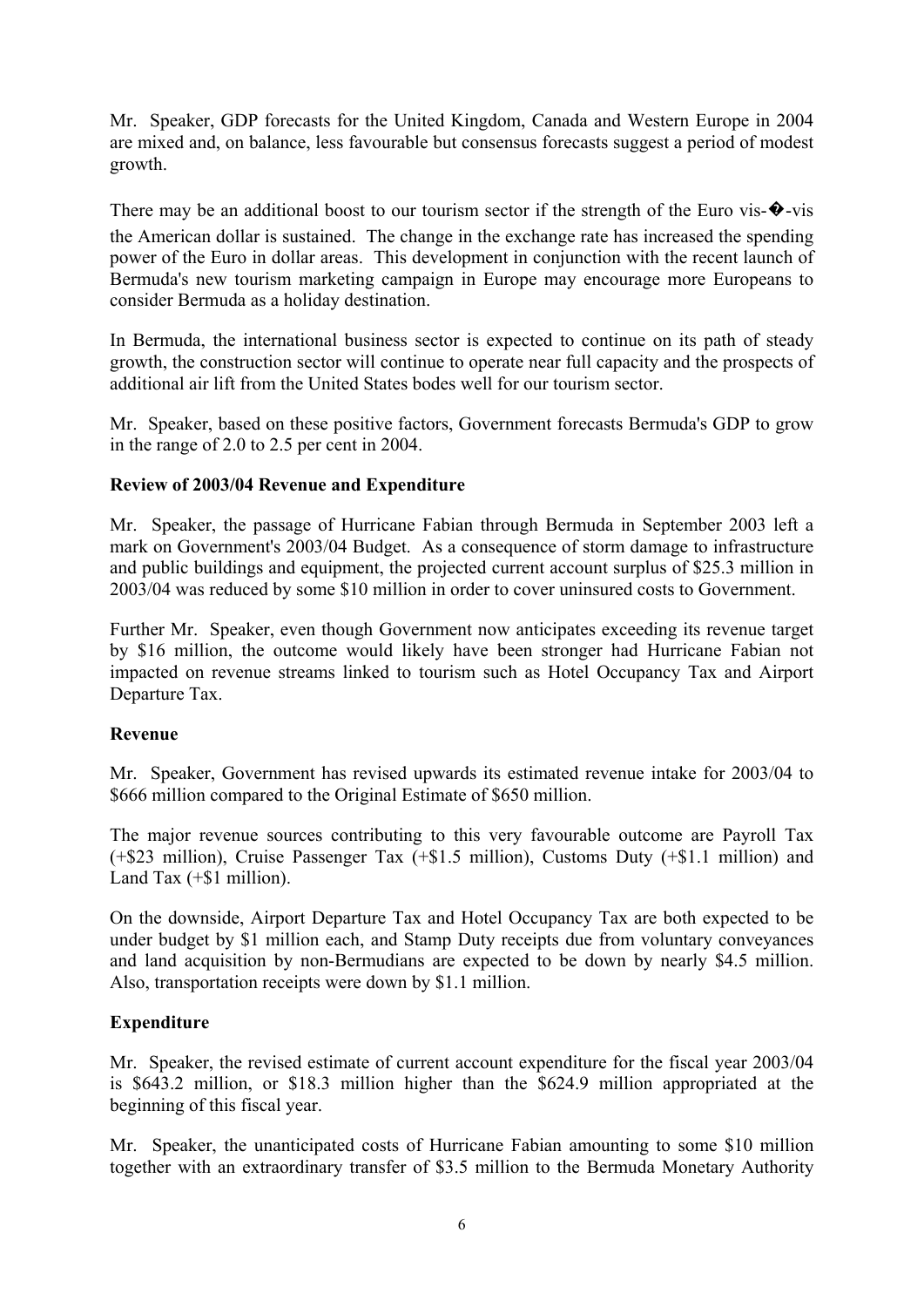account for the additional spending.

Mr. Speaker, it is safe to say that if not for Hurricane Fabian, Government current account expenditure would have been within budget in 2003/04.

The estimate of the total damage to infrastructure, buildings and equipment in the public sector has been put at \$40 million. Approximately \$30 million of this estimate represents damages covered by insurance. In all, some 850 public buildings and sites had to be surveyed after Hurricane Fabian; 500 of these buildings and sites sustained varying degrees of damage. The process of loss adjustment is now complete and Government is confident that the uninsured costs will be contained within the \$10 million.

Mr. Speaker, of the \$10 million, \$2.2 million was expended on rebuilding the Causeway. Another \$1.8 million was spent on emergency services during the clean-up in the immediate aftermath of the storm. Supplementary estimates to cover these unanticipated expenditures will be presented to the House prior to the close of this financial year.

Mr. Speaker, the extraordinary transfer of \$3.5 million to the Bermuda Monetary Authority represents license fees from banks and deposit companies that are deposited into the Consolidated Fund in accordance with the Banks and Deposit Companies (Fees) Act 1975.

In order to position the Bermuda Monetary Authority on a sounder, more independent footing, Government will amend the Banks and Deposit Companies (Fees) Act 1975 during this Budget Session so that the license fees established under the Act are paid directly to the Authority. The first such direct payment will accrue in 2005.

For 2004, Government will transfer the proceeds of the license fees that are due 31st January of each year by way of a one-off contribution to the Bermuda Monetary Authority equal to the amount previously collected by Government.

Mr. Speaker, the decision on this matter was reached in December 2003 following consultations between the Bermuda Monetary Authority and the Ministry of Finance on the likely implications of the International Monetary Fund's March 2003 review of Bermuda's supervisory and regulatory framework for the financial services sector.

Mr. Speaker, this transfer of \$3.5 million will occur after Government presents a supplementary estimate for this amount to this House.

Mr. Speaker, supplementary estimates will also be presented to cover the cost of salary awards arising from arbitration rulings rendered during the course of this financial year. The arbitration awards were well outside of the economic guidelines established for Government negotiators and had the effect of exceeding departmental allocations approved by the House.

Mr. Speaker, inevitably the size of the arbitration awards had implications for the cost of certain Government services on a going forward basis. I will address this matter in my comments on the 2004/05 expenditure and revenue estimates.

## **Current Expenditure Estimates**

Mr. Speaker, Government has made good progress in the implementation of Zero Base Budgeting. In the Estimates of Revenue and Expenditure for 2004/05, seventy per cent of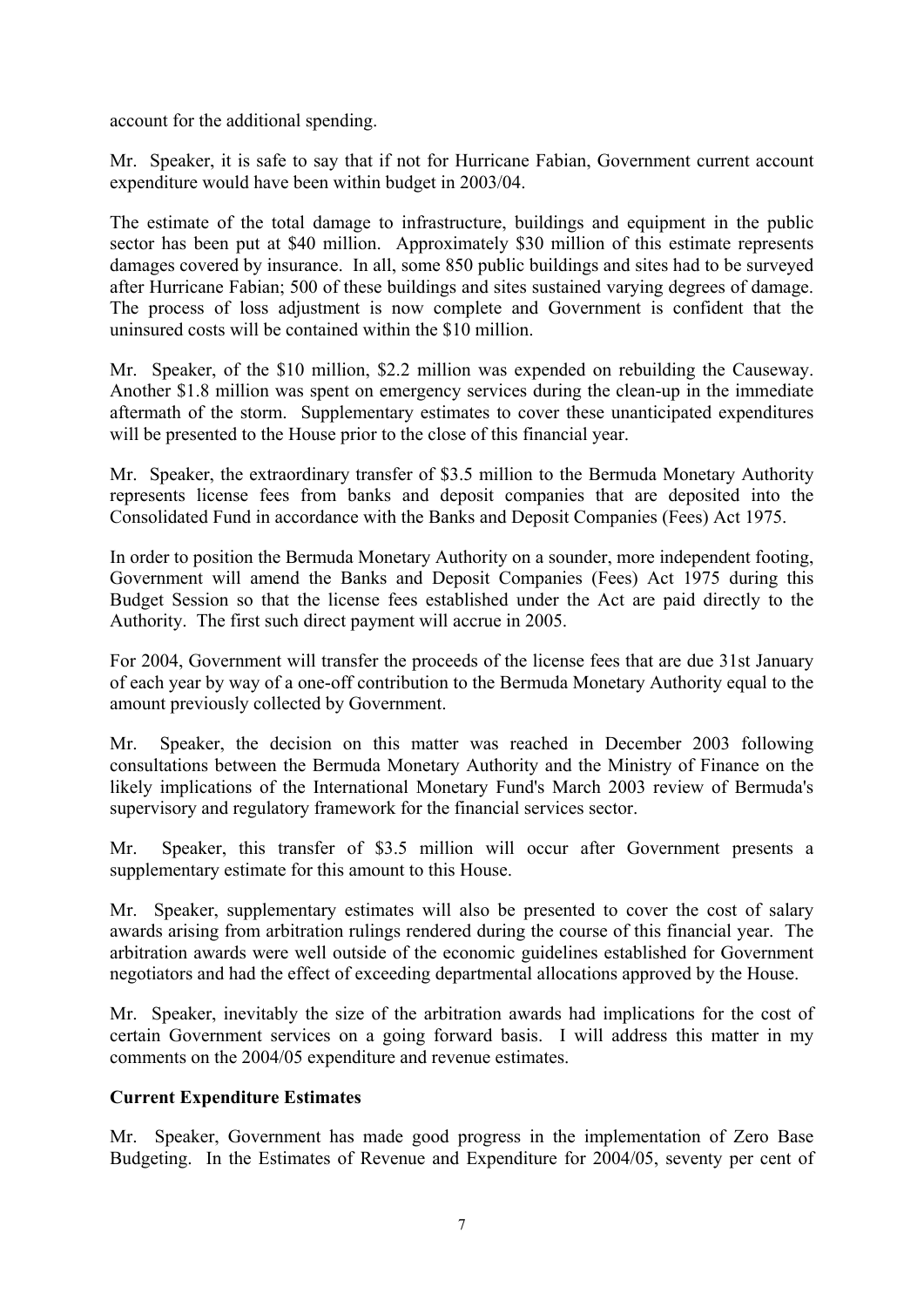central government current programme expenditure was developed using this approval.

Ministers of Government were involved fully in the process of ranking and selecting programme initiatives that serve and support key Government policy priorities.

Mr. Speaker, Government's total planned current account expenditure for 2004/05 is \$660.2 million. This reflects an increase of \$35.4 million over the original estimates for the previous financial year.

The scale of the increase is largely explained by the size of public sector arbitration awards for salary increases in 2003. These arbitrated awards were far outside of the economic guidelines and the salary increase mandates that were set for Government negotiators. Regrettably however, few settlements were concluded at the negotiating table.

Mr. Speaker, the upshot is that the bundle of services that Government delivers to the community now has a price tag that is \$26 million higher than it was last year. The arbitrated settlements drove expenditures to the limit of the existing revenue base. Consequently, in framing the Budget for 2004/05, Government was faced with a choice of either raising the additional revenue or cutting back on service levels.

Mr. Speaker, Government opted not to reduce service levels as the community is demanding more, not fewer services. However, Government has increased its efforts in accountability and performance measurement and management to ensure that the community is getting value for money.

Mr. Speaker, the 2004/05 allocation of current programme expenditure by Ministry is as follows:

#### 2004/05

- 1. Ministry of Health and Family Services \$138.8 mn
- 2. Ministry of Education and Development \$114.2 mn
- 3. Ministry of Labour, Home Affairs & Public Safety \$ 90.0 mn
- 4. Ministry of Finance \$ 84.7 mn
- 5. Ministry of Works & Engineering & Housing \$ 59.1 mn
- 6. Ministry of Transport \$ 56.8 mn
- 7. Ministry of Tourism, Telecommunications & E-Commerce \$ 43.4 mn
- 8. Ministry of the Environment \$ 20.5 mn
- 9. Ministry of Justice \$ 17.1 mn
- 10. Ministry of Community Affairs & Sport \$ 15.7 mn
- 11. Cabinet Office Departments \$ 15.6 mn

Mr. Speaker, with an overall budget of \$138.8 million, the Ministry of Health and Family Services continues as the single largest provider of pubic services to our community. This Ministry's resource endowment is increased by \$6.5 million in 2004/05. The lion's share of this increase - some \$4.1 million - is directed towards the hospitals for subsidised care of the elderly, youth and persons without the means to pay for services rendered. The increasing level of subsidy payments reflects a combination of increases in the cost of services and higher utilisation. The total transfer of funds to the hospitals in 2004/05 amounts to \$83 million or 60 per cent of the Ministry's budget.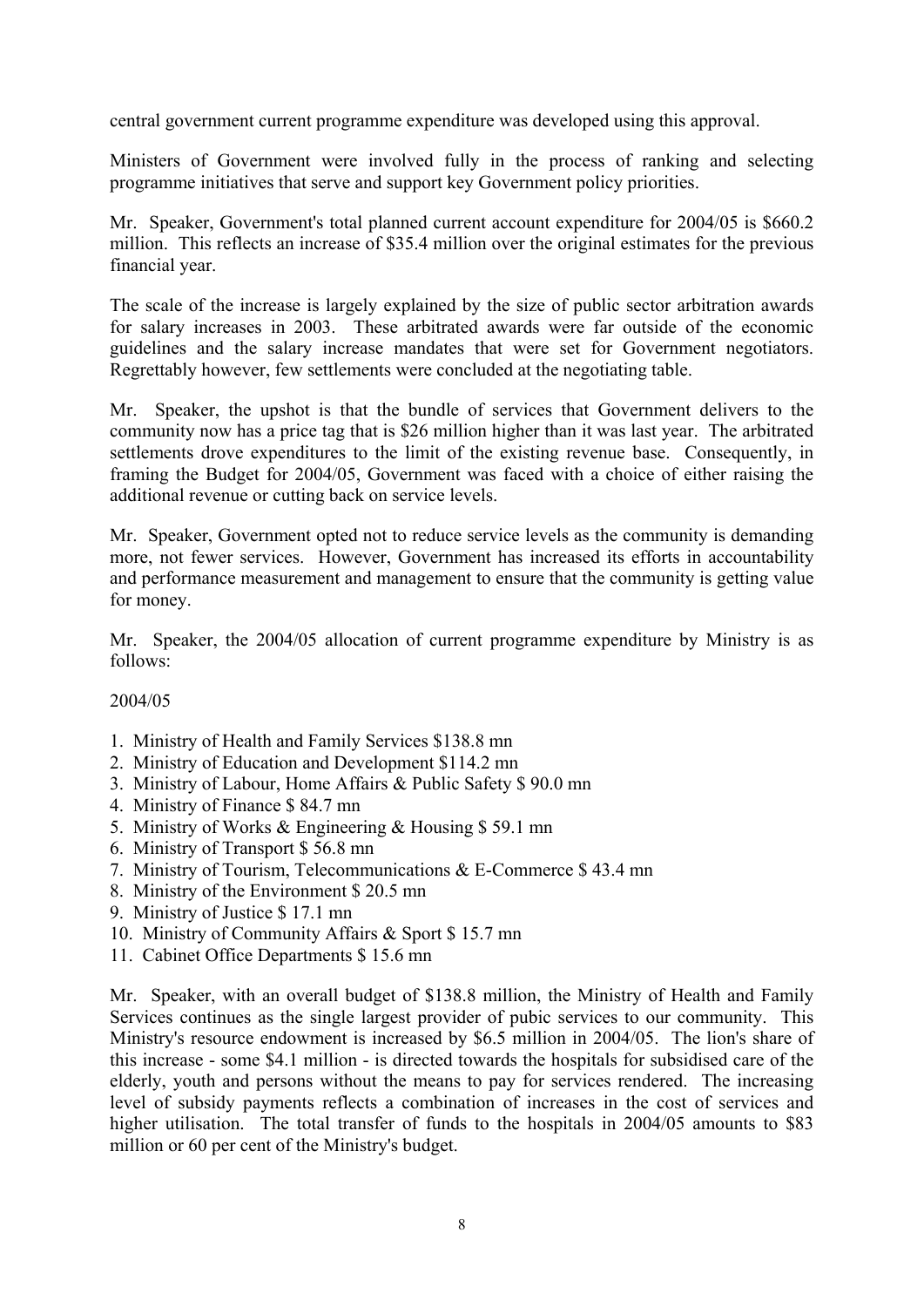Mr. Speaker, a part of the new monies allocated to the Ministry of Health and Family Services will go towards the provision of therapy services for students in the new special school. The services include physiotherapy, occupational therapy, speech and language therapy and the services of a qualified nurse. The provision of forensic services provided by the Central Laboratory has also been augmented.

Mr. Speaker, funds have also been provided through a grant to the National Drug Commission for the establishment of a dedicated women's treatment facility.

Mr. Speaker, the Ministry of Health and Family Services wishes to acknowledge Fordham University which has joined the Ministry in a public-private partnership to spearhead a study on "Ageing in Bermuda". The data and findings of the study will be an invaluable resource as Government continues to develop policy and programmes to benefit seniors in this key area of our social policy agenda.

Mr. Speaker, the Ministry of Education and Development is provided an overall budget of \$114.2 million in 2004/05, an increase of \$11.6 million. Of the total budget, \$13.9 million represents a grant to the Bermuda College to assist with its administration and delivery of academic and technical diploma and degree programmes to our community.

Mr. Speaker, the Ministry of Education will use some of the additional resources in 2004/05 to consider the feasibility of establishing a School for the Performing Arts, the establishment of a Financial Services Academy and a grant to the Bermuda Sloop Foundation.

Our public educational institutions are making strides in improvements to student performance. The additional resources and investment devoted to education are bearing fruit. Smaller class sizes in primary schools have provided more opportunity for individualised attention and the accommodation of different learning styles.

Mr. Speaker, in keeping with its commitment to improve the delivery of programmes and services through the BEST Initiative, the Ministry of Education and Development will continue to focus on the provision and delivery of programmes intended to improve the knowledge base of students, to improve the delivery of instruction to students by teachers and to provide safe and healthy environments for all staff.

The primary school curriculum, which has been implemented, is now being monitored. Schools are being surveyed to determine the extent to which the curriculum is effective, to identify any additional needed resources and to determine staff development needs.

Mr. Speaker, as part of this review process, \$292,000 is provided for a mathematics literacy project, designed to enhance the delivery of the mathematics programme at the preschool, primary and middle levels. This project will include interventions for low and high achieving students. The aim will be to spark interest and to raise awareness regarding the importance of mathematics and showcase student work and achievements.

As a result of the review of the operation of our two senior schools in the public system, renewed efforts will be made to engender a spirit of system unity. A transition programme to assist students as they move through the school system will be developed. Particular emphasis is being placed on developing a two year transition programme for students who move from middle school to senior school. In addition, plans will be developed to address the drop out rate at the senior level. Alignment of curriculum and programmes at both senior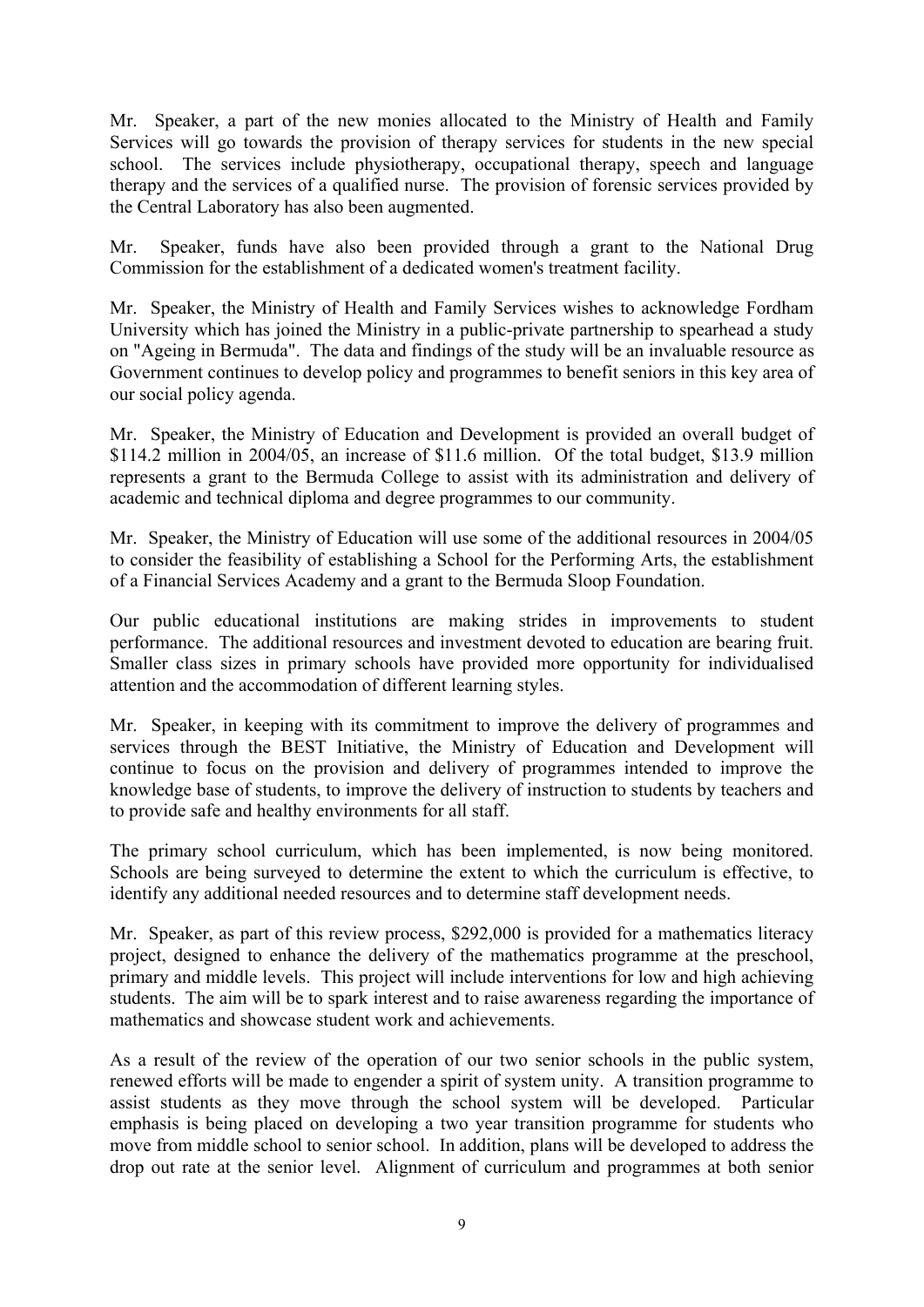schools and the respective boards working closely together will also help to achieve this needed system unity.

Mr. Speaker, the Ministry has allocated funding for research and development of plans for a School for the Performing Arts. This is to provide an opportunity so that public school students at the senior level with an aptitude for the arts can further hone their skills. Funding has also been provided to establish a Financial Services Academy - in partnership with the private sector - at the senior level. This will help to provide career pathways for our students to the financial services sector and allow them to better understand and contribute to the needs of the local economy.

Mr. Speaker, there will be renewed focus on helping students develop into good citizens. New funding in the sum of \$220,000 will permit the character education programme which was piloted at three schools to expand to other schools. The "Ashay Rites of Passage", a cultural education programme through which students learn values such as honesty and integrity, is being piloted at the middle school level at a cost of \$60,000.

Also as part of building awareness of culture, and in keeping with our maritime heritage, there will be a renewed focus on the aquatics programme in public schools, with students learning to swim and to sail. This focus will culminate with students participating in the Bermuda Sloop Foundation Programme, for which the Ministry will also provide a grant. Additionally, in order to support organisations which assist our students, the Ministry will provide the Bermuda National Gallery and the Family Learning Centre with funding for the upcoming year. For the first time, a specific amount of \$204,000 has been provided for Teen Services to ensure adequate funding is available for a number of students who may opt to continue their education during the course of pregnancy through the assistance of Teen Services.

The allocation for staff development of teachers has been maintained at \$456,000 for this upcoming year in order to facilitate training for teachers in identified areas such as differentiated instruction so that they better meet the needs of our diverse student population. Aspiring administrators will continue to be developed through our School Officers programme (\$446,000) in order to expand the leadership base within the Bermuda Public School System.

Mr. Speaker, public safety also is a key policy priority. Therefore the Ministry of Labour, Home Affairs and Public Safety is provided with an additional \$4.6 million in 2004/05 for a total budget of \$90 million.

Mr. Speaker, you will be aware of the Government's commitment to enhance public safety within our community, to restore Bermuda's reputation as one of the safest jurisdictions on earth. To that end, the Government has approved \$700,000 for an additional eleven police officers who will join the highly-specialised Police Support Unit that has a dedicated focus to combat lawlessness in the community. Government has also approved \$600,000 of new funding for five additional police and civilian support staff for the Bermuda Police Service's Financial Investigations Unit to address the increased incidence of white collar crime. Additionally, funding has been made available for the hiring of new station duty officers in anticipation of the completion of the new East End Police Station at Southside.

Mr. Speaker, I wish to share that as part of the ongoing efforts to protect Bermuda's borders and public safety concerns, more rigorous monitoring procedures at Bermuda International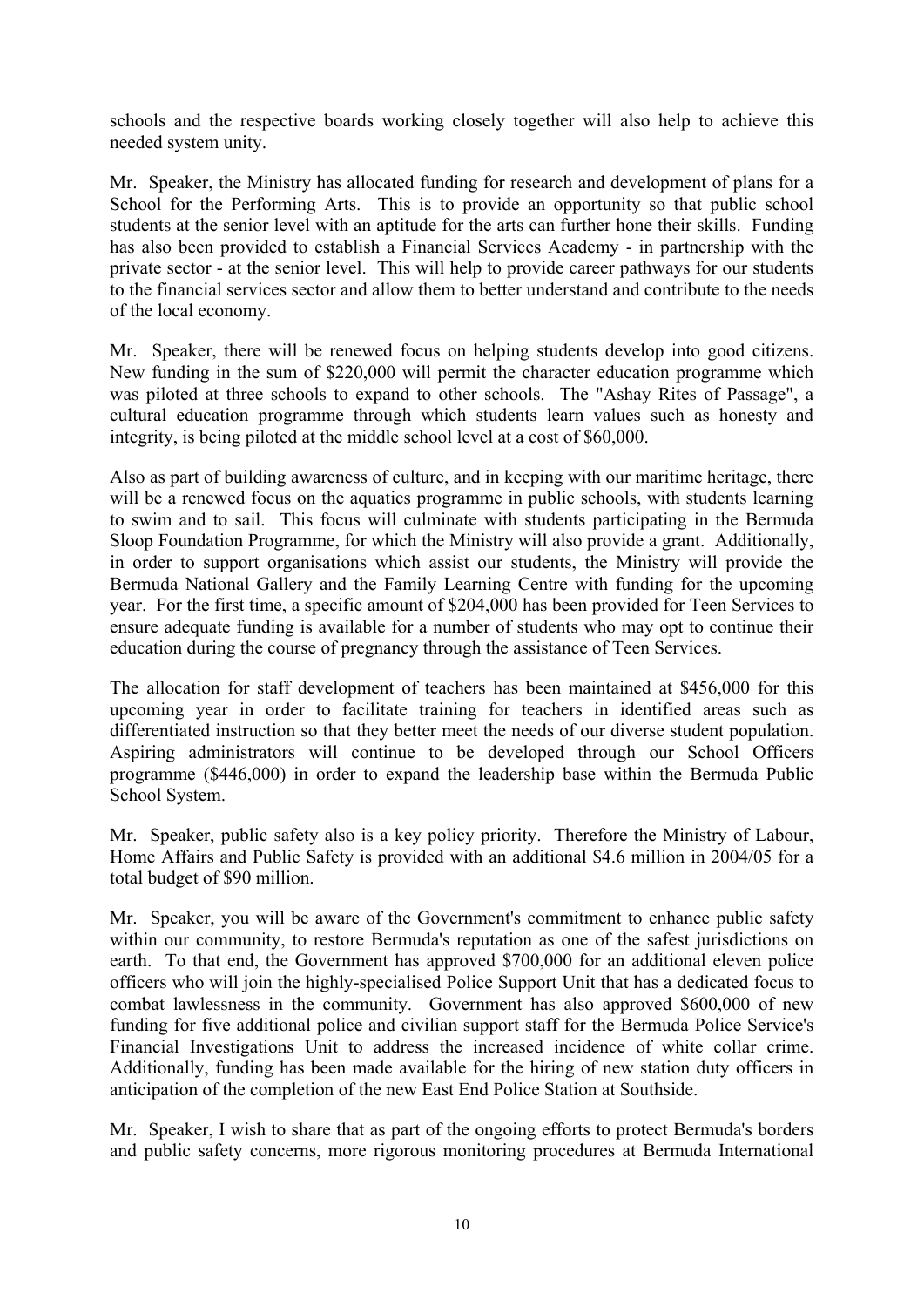Airport have led to the detection and subsequent deportation of a number of non-Bermudians who attempt to enter the Island illegally. Accordingly, Government has increased by 50% the amount of funding allocated to deportation.

Mr. Speaker, Government strongly believes that an investment in the Bermuda Cadet Corps is an investment in Bermuda's future. I am particularly pleased to advise, therefore, that the Government has approved some \$217,000 in funding for the Bermuda Cadet Corps in order to accommodate an anticipated increase in numbers from 100-150 to 300-350. Additionally, Government has approved a total of \$693,000 in funding for the Summer Employment Programme within the Department of Labour and Training. The programme provides opportunities for some 250 senior secondary and university level students to be employed in various Government Departments - five weeks for senior secondary students and eight weeks for university students - during the summer recess. This programme is yet another important initiative designed to assist Bermuda's young people.

Mr. Speaker, as the Government continues to hire Bermudians for key positions, funding has been provided to enable the Registry General to assist in the university studies of a new trainee in intellectual property law. With the expansion of e-commerce and e-government, these issues loom larger with the focus on the sensitive issue of protection of the consumer's right to privacy and information security. The successful training of a Bermudian will further enhance the succession plan implemented with the earlier training of another Bermudian student in the ever dynamic international area of Intellectual Property Law.

Also, some \$10,000 has been allocated in the 2004/5 budget to cover the costs of an experienced consultant from the United Kingdom, who will assist in the classification of marks currently on the register and to train staff and agents in the use of the system. Training will focus on the Vienna Classification, an internationally recognized classification system for the registration of devices. It is a system used by the United Kingdom office and Bermuda, by legislation, is obliged to register UK registered trademarks under the same classification and specification as that of the UK. A sum of \$50,000 has been provided for the Registry General to continue work on its project, commenced in fiscal 2003/04, to provide a fully integrated system for the management and administration of all intellectual property registers.

Mr. Speaker, the Ministry of Finance's overall budget will increase by \$2.3 million to \$84.7 million, largely reflecting an inflation level adjustment compared to the previous year and the provision of additional grant funding. Within that overall budget, the Ministry of Finance's Headquarters' allocation of \$4.1 million has a provision for on-going economic diplomacy in defence of Bermuda's broad economic interests in the global economic arena.

Mr. Speaker, as I referred to earlier in my Statement, Budget 2004/05 re-iterates Government's commitment to improve the quality of life of our senior citizens. In December 2003, in a letter to pensioners, former Minister of Finance, the late Hon. C. Eugene Cox, CBE, JP, MP, stated and I quote: "Government is committed to further improving the quality of your life and the quality of life for all seniors in our community. As part of our programme of continuing improvements, I plan to include an outline of further increases to seniors' pensions in my 2004/2005 Budget Statement that will be presented to Parliament in February 2004."

Mr. Speaker, in honoring the former Finance Minister's pledge, I am delighted to announce that Government will bring forth a Pension Increase Order to raise pension benefits by 9 per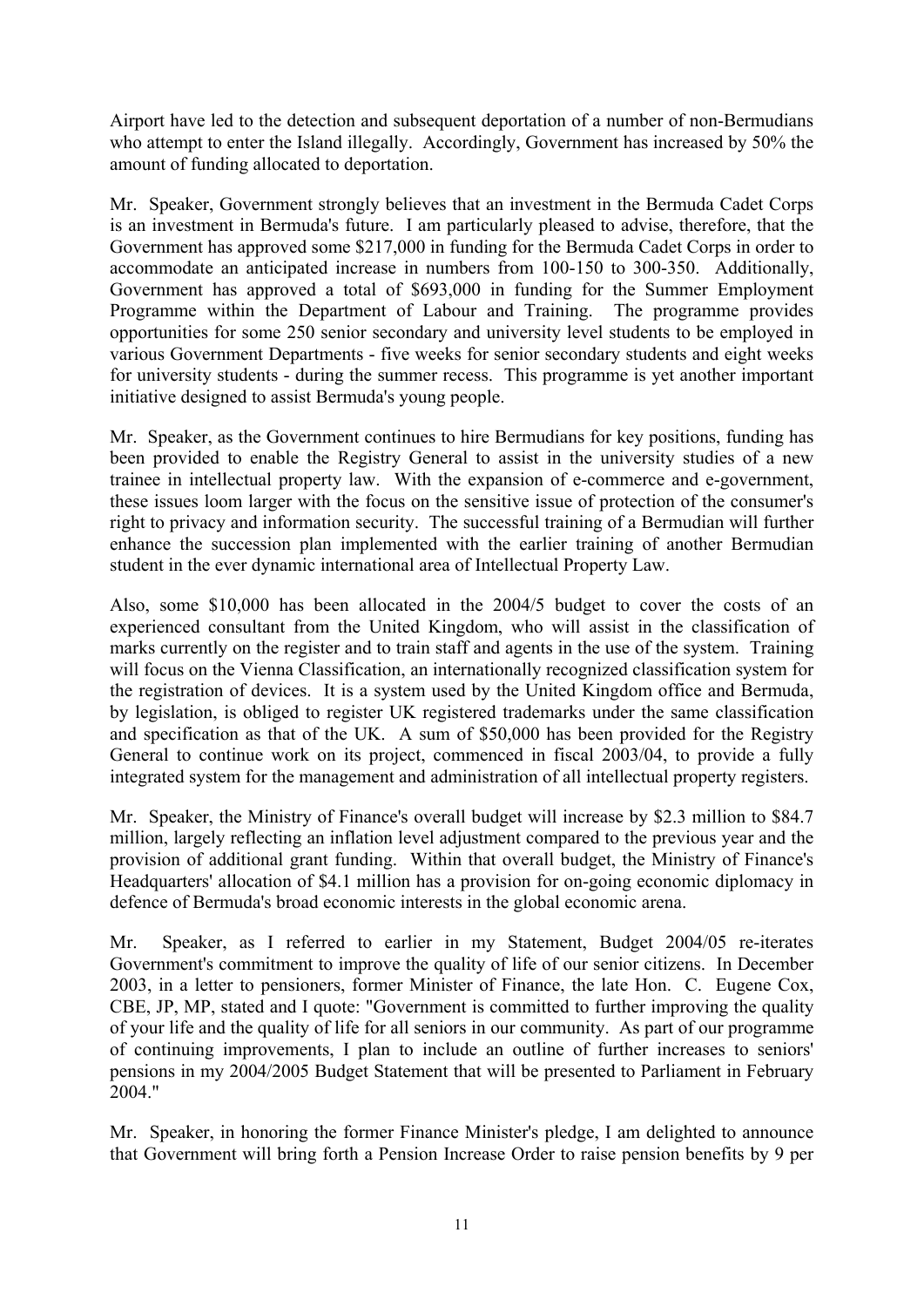cent with effect from August 2004. This benefit increase will raise the maximum pension to \$1,000 a month.

Mr. Speaker, the increase in benefits will not result in any further increase in contribution rates in 2004/05 beyond the already approved 4.25 per cent adjustment which also takes effect in August 2004. The special injection of \$2 million that I announced earlier in my Statement will assist the Fund's cash flow position.

Mr. Speaker, you will be aware that residents in the municipal area of the Corporation of St. George have endured the burden of double-taxation from Corporation property taxes and Government Land Tax. Following a successful meeting with the Mayor of St. George on this issue, I am pleased to announce that Government and the Corporation of St. George will move quickly to eliminate the double tax. In light of this, Government will provide an operational grant of \$350,000 to the Corporation in 2004/05. Government also will work with the Corporation during the 2004/05 financial year to identify savings and other economies in order to eliminate the need of a similar grant in 2005/06.

Mr. Speaker, the Ministry of Works and Engineering and Housing entered the Zero Base Budget programme in 2004. The Ministry has used this new process to review service delivery options, to reconsider service level offerings and to re-prioritize programmes. Through this process the Ministry has been able to develop a budget that enables it to fulfill its primary mandate, to meet the public's expectations and to introduce a new Planned Maintenance programme that has a resource cost of \$3.1 million. However, the cost of this increase will be offset by an increase in revenues of \$2.8 million, leaving a net budget increase of \$312,000.

Mr. Speaker, the new Planned Maintenance service will enable Government to ensure that planned maintenance of Government's property assets is managed in a coordinated and scheduled manner. At present the existing staff is restricted to responding to emergencies due to the absence of a specific budget provision for planned maintenance.

The additional offsetting revenue of \$2.8 million will be achieved by implementing a new revenue stream through tipping fees for the disposal of horticultural waste, the sale of map products and surveying services, increased production of water for sale, and the production of additional electricity for sale to BELCO.

Mr. Speaker, in the Ministry of Transport, a number of new initiatives are planned for 2004/05. In the Transport Control Department, an Appointment Management System will allow TCD customers to make on-line appointments for driving tests and vehicle inspections. Customers will also be able to change and confirm appointments on-line. The new system will link with the vehicle inspection and driver testing work flows to facilitate the inspection and testing processes. This is part of the e-government initiative - making delivery of services to the public easier, more accessible and user-friendly.

In addition, a system is being developed to automatically transfer vehicle insurance details online to TCD. Customers will be able to renew their insurance policies on-line with their insurers and the updated information will be able to be transferred on-line from the insurer to TCD. The transfer of information to TCD will also apply to customers who renew their insurance at the insurer's office. As a result of this initiative, customers will not have to take their insurance certificates to TCD in order to license or re-license their vehicles; their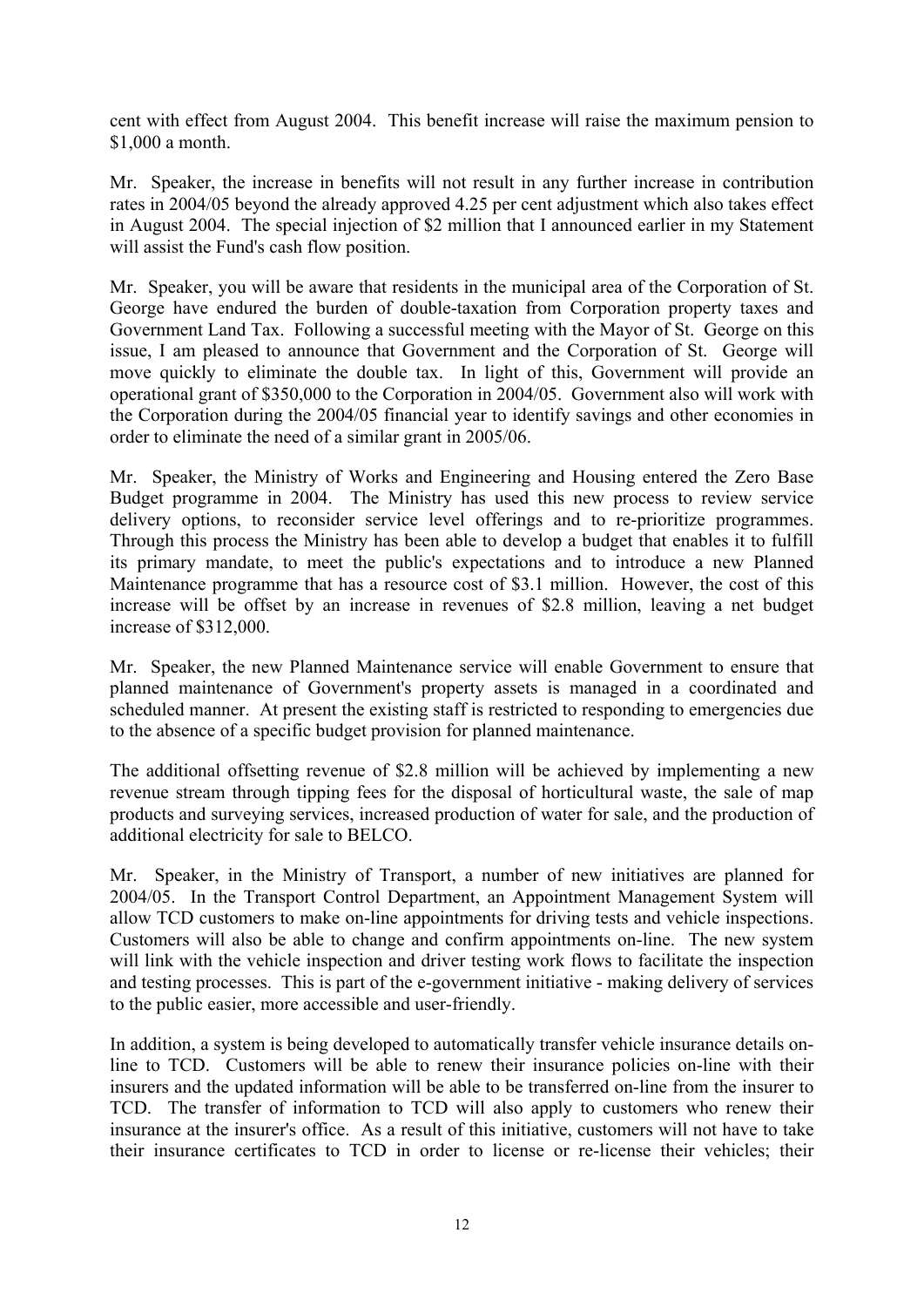insurance details will already be on file. Government is committed to making the delivery of government services to the consumer more user-friendly and efficient.

Mr. Speaker, TCD is also computerising the rules of the road test to build in greater security and provide for a wider range of questions from which to select. The proposed system will randomly select the questions from a pool that will present each customer with a different test.

Mr. Speaker, the Ministry of Tourism, Telecommunications and E-Commerce is provided with an overall budget of \$43.4 million. The Department of Tourism is committed to working with all our partners in the hospitality industry to properly position Bermuda so that there is a marked increase in our visitor arrivals. Recent efforts with the 'Tourism in Focus' forum attest to this commitment. As tourism is a key pillar of our economy that employs large numbers of Bermudians, Government is working assiduously towards improving Bermuda's tourism product.

Mr. Speaker, the Tourism Department accounts for the largest share of this Ministry's allocation with a budget of \$35.7 million in 2004/05.

The Tourism Department's North American operations have been re-organised to concentrate sales promotions around gateway cities such as Toronto, Halifax, Atlanta, Chicago, Boston, Philadelphia, Baltimore/Washington, Charlotte, Orlando, Ft. Lauderdale and New York. This will increase the visibility of Bermuda and help to drive conversion to Bermuda from these key gateway markets.

All communications will be focused into Bermuda's gateway markets, therefore increasing exposure significantly in the regions that are serviced by direct air lift. Marketing dollars will be allocated within each region based on the total population, air capacity and historical arrival data. A majority of the marketing budget will be spent during the peak visitation period for Bermuda respecting the six to eight week booking period. Television and newspaper travel section advertising will dominate the media schedule.

E-mail marketing and e-tourism will be used aggressively to target and convert visitors to the island. The internet remains the fastest growing sector for purchasing travel and therefore it is important that Bermuda remains present in the environment and also provides all travel goods and services on-line. The capture of the email address on the immigration card will provide greater opportunity for Bermuda remaining in contact with its loyal visitors.

Mr. Speaker, all marketing activity will be tracked and measured for its effectiveness and changes will be made as necessary based on the results of each activity. Visitor arrival objectives and budget activity by month have been established and will provide a better understanding of Government's overall return on investment and financial contribution by visitor to the economy.

The cruise industry remains a key element of Bermuda's tourism economy and therefore the Tourism Department will continue to focus on the high-end premium brand ships and their passengers. The Department is committed to finding new opportunities for our cruise partners to further diversify their products on the Bermuda route.

Greater focus and emphasis will be placed on our current port infrastructure to ensure that Bermuda remains competitive in the cruise environment and is best able to accommodate the new brand of ships entering the market.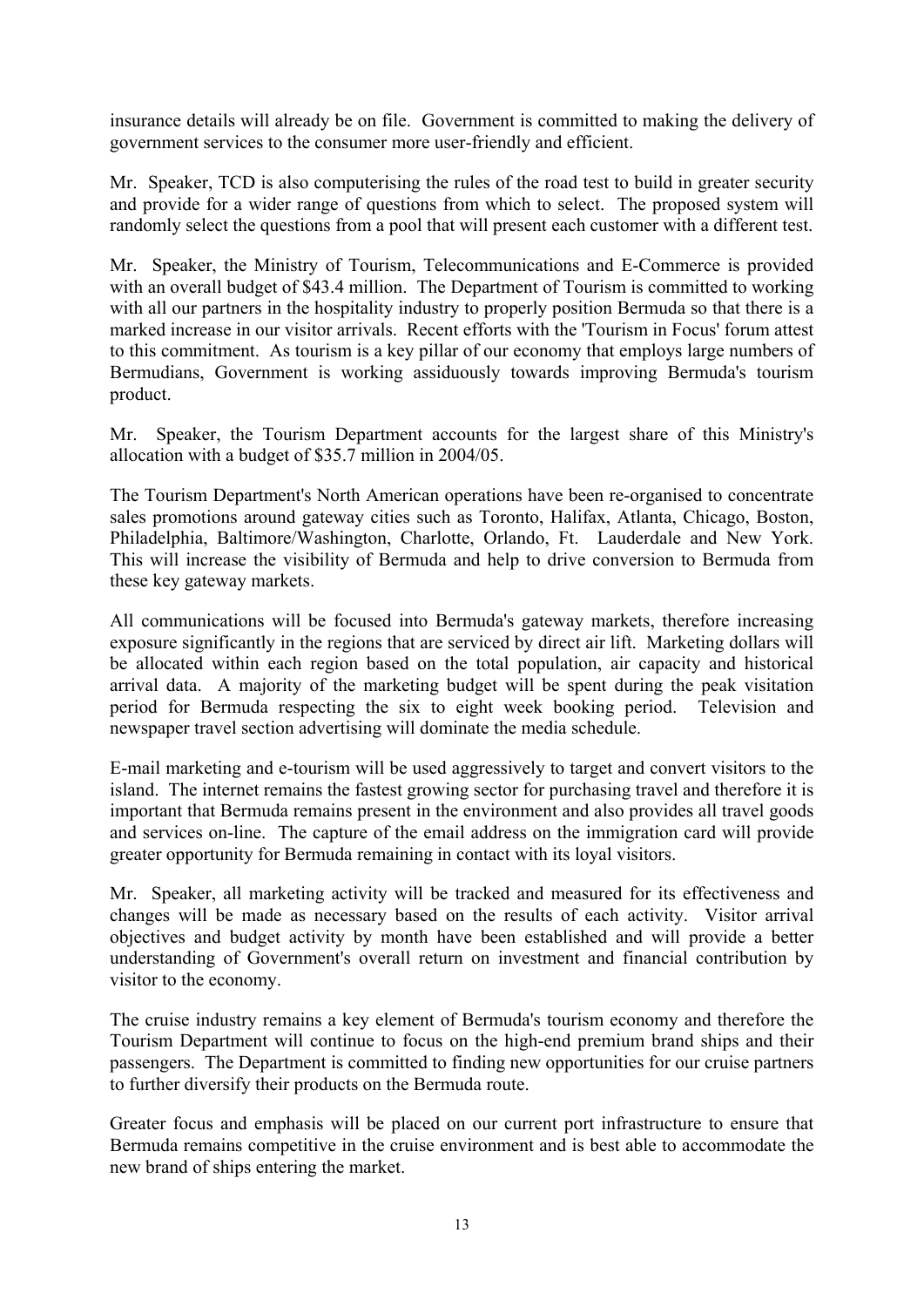Mr. Speaker, as part of the new marketing strategy, the Ministry has sought to streamline its sponsorship of events to focus and support only those events that have a high visitor conversion component and create broader opportunities to increase Bermuda's awareness in our targeted markets.

Accordingly, the Ministry has moved away from supporting those events that, while having a local flavour, tend to attract a higher percentage of local attendance. We believe that these events such as walking tours, lectures and Gombey revues definitely enhance the Bermuda experience for our visitors. However these events would be better placed in a more appropriate Ministry to execute and create greater synergies with the local community. To this end you will see the transfer of such events from Tourism to the Ministry of Community Affairs and Sport.

Mr. Speaker, the Ministry of the Environment has been granted an additional \$821,000 to bolster its programmes. The figure represents 4% of the Ministry's total budget of \$20.5 million.

Thirty-three percent of the new money (\$271,000) will fund five additional posts, including two industrial posts in the Department of Parks for the maintenance of Bermuda's extensive system of National Parks. The new post of Environmental Compliance Officer and an additional Animal Warden will improve significantly the implementation and enforcement of legislation that is the responsibility of the Department of Environmental Protection.

Mr. Speaker, \$86,000 is earmarked for the successful education programme run by the Bermuda Aquarium, Museum and Zoo within the Department of Conservation Services. For the first time, the Department will run its own bus to provide free transport to the Aquarium for public school children. These cross-Ministry initiatives are encouraged and are another instance of seeking to improve service delivery by this Government to our customers.

The Department of Planning will receive an additional \$63,000 to finance the production and printing of documents associated with the review of the Bermuda Development Plan.

Mr. Speaker, the Ministry of Community Affairs and Sport is provided with a budget of \$15.7 million in 2004/05. This allocation includes a sum of \$308,000 for the cost of special interest programmes and signature sporting events that have been transferred from the Ministry of Tourism, Telecommunications and E-Commerce. These programmes and sporting events include the Gombey Revue, Beat the Retreat Ceremony, Harbour Nights Entertainment, Walking Tours, African Diaspora Heritage Trail, International Race Weekend, Rendezvous Bowling Tournament amongst others.

While the management and presentation of these well-established programmes and events will now be in the hands of the Ministry of Community Affairs and Sport, Tourism will retain the responsibility for overseas marketing and promotion of these programmes and events.

Mr. Speaker, the Ministry of Community Affairs and Sport is also provided with additional grant funding for community programmes including one programme that the Minister has dubbed as his "Grass Roots Programme". This programme is intended to assist organisations that reach unrepresented groups in the community. The programmes and initiatives to which this funding is directed will develop and strengthen social cohesion in places where our social fabric has been bruised and torn.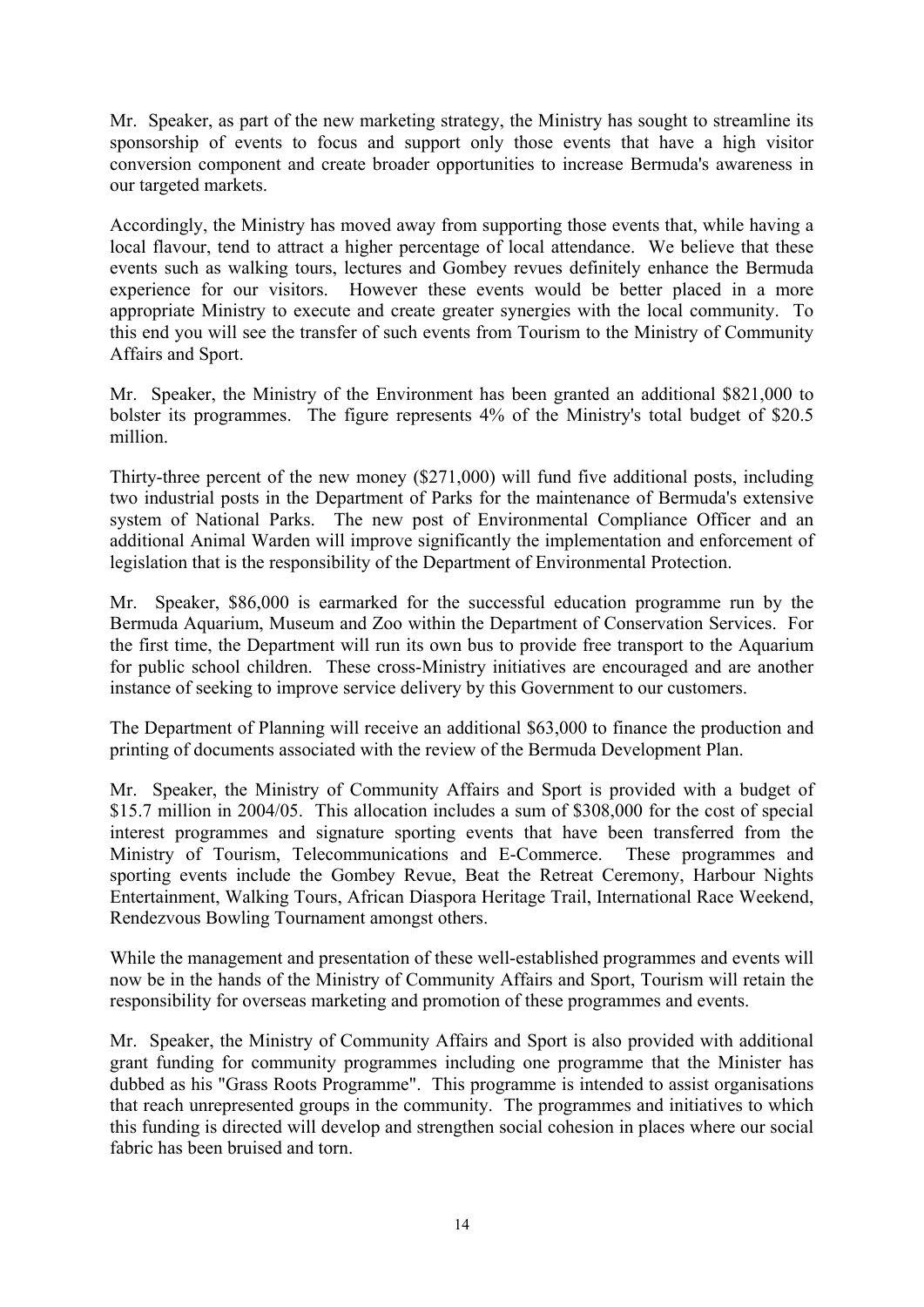Mr. Speaker, you will recall that Government stated in the 2003 Speech from the Throne its intention to begin the process of establishing full-time Ministers of Government. Accordingly, a provision for this purpose is included in the 2004/05 budget for the Legislature. The process will include a review of the salaries of all Members and Officers of the Legislature.

## **Capital Expenditure Estimates**

Mr. Speaker, I turn now to Government's Capital Expenditure Plan for 2004/05. By way of background, the planning design, and implementation phases of the Capital Expenditure Plan covers a six year period which rolls forward annually by one year. Therefore, in producing the plan for 2004/05, Government considered capital projects in the plan over the six year period 200405 through to 2009/10.

Mr. Speaker, it will come as no surprise that the considerable damage to infrastructure and public buildings caused by Hurricane Fabian in September 2003 has impacted Government's Capital Expenditure Plan.

The Hurricane's impact had the effect of delaying some projects that were underway in 2003/04 and bringing forward into 2004/05 phases of projects that had been allocated to the years 2005/06 and beyond. Examples of the latter effect include the impact on projects such as bridges reconstruction, foreshore protection works and refurbishment of ferry docks and public landings. Each of these projects now will feature more prominently in the planned infrastructure investment in 2004/05.

The delays to work that was on-going in 2003/04 occurred as construction crews left some major building sites in order to carry out emergency hurricane repairs. While the delays were untimely, they contributed toward a significantly reduced borrowing requirement for capital projects in 2003/04.

Mr. Speaker, you may recall that in respect of the planned capital investment in hard assets in 2003/04, Government anticipated a borrowing requirement of \$78.1 million. As a result, of very strong revenue yields in 2002/03 - which resulted in very favourable cash balances at the beginning of 2003/04 - and the afore-mentioned construction delays in 2003/04, the borrowing requirement has been reduced to an estimated \$15 million.

Mr. Speaker, in 2004/05 Government plans to invest \$115 million in educational plant and equipment, rest home development, the refurbishment of ferry docks and public landings, the start of the new Hamilton Police Station and Magistrates Court, new buses and ferries, new bridge design work, and a number of other key projects.

Mr. Speaker, this position was reached only after long sessions with my ministerial colleagues. We tightened our belts in terms of some of the capital expenditures, deferring some projects and not including some others. For this I salute my colleagues for their indulgence and their fiscal prudence. I will signal here that Government does not propose to increase the statutory debt limit at this time even though our growth in GDP would allow for it.

Mr. Speaker, the largest proportion of the planned investment in 2004/05 represents the continuation of work on projects that were already in the Capital Expenditure Plan. These ongoing projects account for \$101 million or 88 per cent of the planned investment of \$115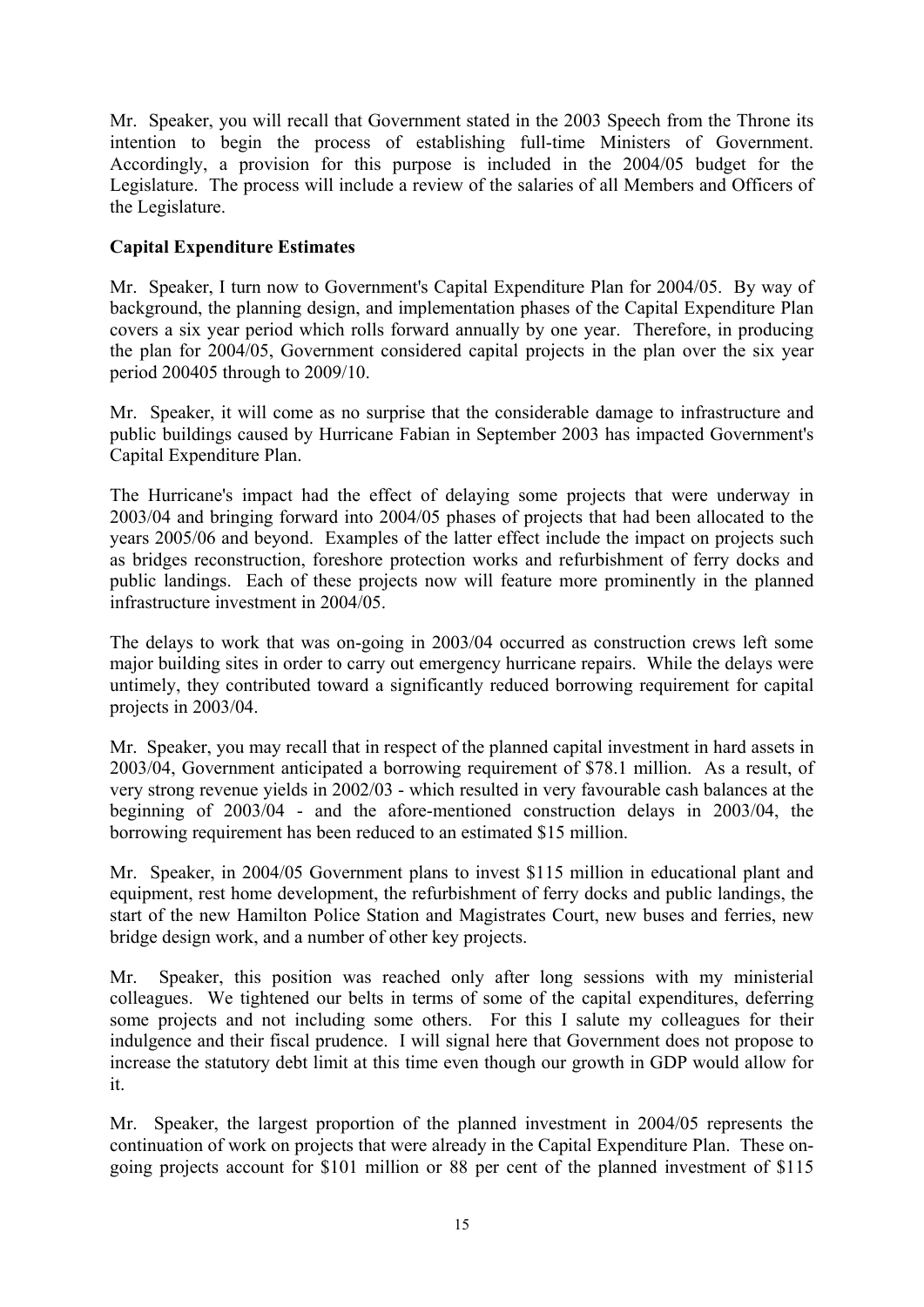million in 2004/05.

The introduction of new projects into the plan was limited to a small number of schemes that were deemed essential as they largely address health and safety issues. The total value of the new schemes added to the plan over the six year period is \$72.7 million.

Mr. Speaker, amongst the new projects that have been added to the plan, the largest project is the addition of the Third Stream at the Tynes Bay Waste Treatment Facility. It has a total project cost of \$56 million. The other major project in this group of new schemes is the Ministry of Transport's Emissions and Safety Testing Facility that has a project cost of \$5.3 million. Other significant projects include the purchase of an asphalt plant (\$2 million) and a provision to complete the full acquisition of White Hill Field.

Mr. Speaker, these new schemes account for \$14 million of the planned capital outlays in 2004/05. They will feature more prominently in 2005/06 and beyond.

Mr. Speaker, the Ministry of Education and Development's investment in educational plant in 2004/05 represents 26.5 per cent of the capital development budget. With this additional investment, Government will have substantially completed the work on the second senior school and the work that remains to be done on the middle schools. In total, approximately \$37 million has been set aside for this capital development work in 2004/05. In addition, \$3.9 million is provided for major upgrades to computers and IT equipment in public schools and \$1.9 million for furniture and other school equipment.

Mr. Speaker, our seniors will take pride of place in Budget 2004/05's capital expenditure planned for the Ministry of Health and Family Services. A state-of-the-art purpose built modern seniors' residence facility features in capital investment planned for 2004/05. The construction of the St. George's Residential Care Facility for Seniors is slated to start in 2004/05 and is scheduled for completion in the following year. A sum of \$7.6 million has been earmarked for the construction of this modern seniors' facility in 2004/05. This will be a stellar achievement and this expenditure is worthy of the use to which it is being put - to provide a residence for our seniors. No one can begrudge this expenditure.

In the Ministry of Transport, the long-awaited replacement of floor tiles in the Departures Lounge at the Bermuda International Airport will be undertaken in 2004/05. Mr. Speaker, the storm surge from Hurricane Fabian flooded the ground floor of the Airport and destroyed the floor covering in ground floor of the Departures Lounge. An amount of \$1.1 million has been set aside for this work. An S-Band Doppler Weather Radar system is to be purchased and deployed at the Bermuda International Airport in 2004/05 at a cost of \$1.6 million.

Mr. Speaker, funds are also provided for an airport fire truck (\$425,000), navigation aids (\$110,000), and provision for final installments on a consignment of new buses (\$2.1 million) and ferries (\$930,000).

Mr. Speaker, Government regards public safety as a key policy priority. I have remarked that work will begin on the new police station and court complex. In addition the Ministry of Labour, Home Affairs and Public Safety is provided with \$1.2 million to complete the work on the Southside Police Station in 2004/05, and a further \$2.5 million for upgrades to Police computer systems, communications equipment and vehicles replacement.

Mr. Speaker, the Ministry of Works, Engineering and Housing is provided with \$22.3 million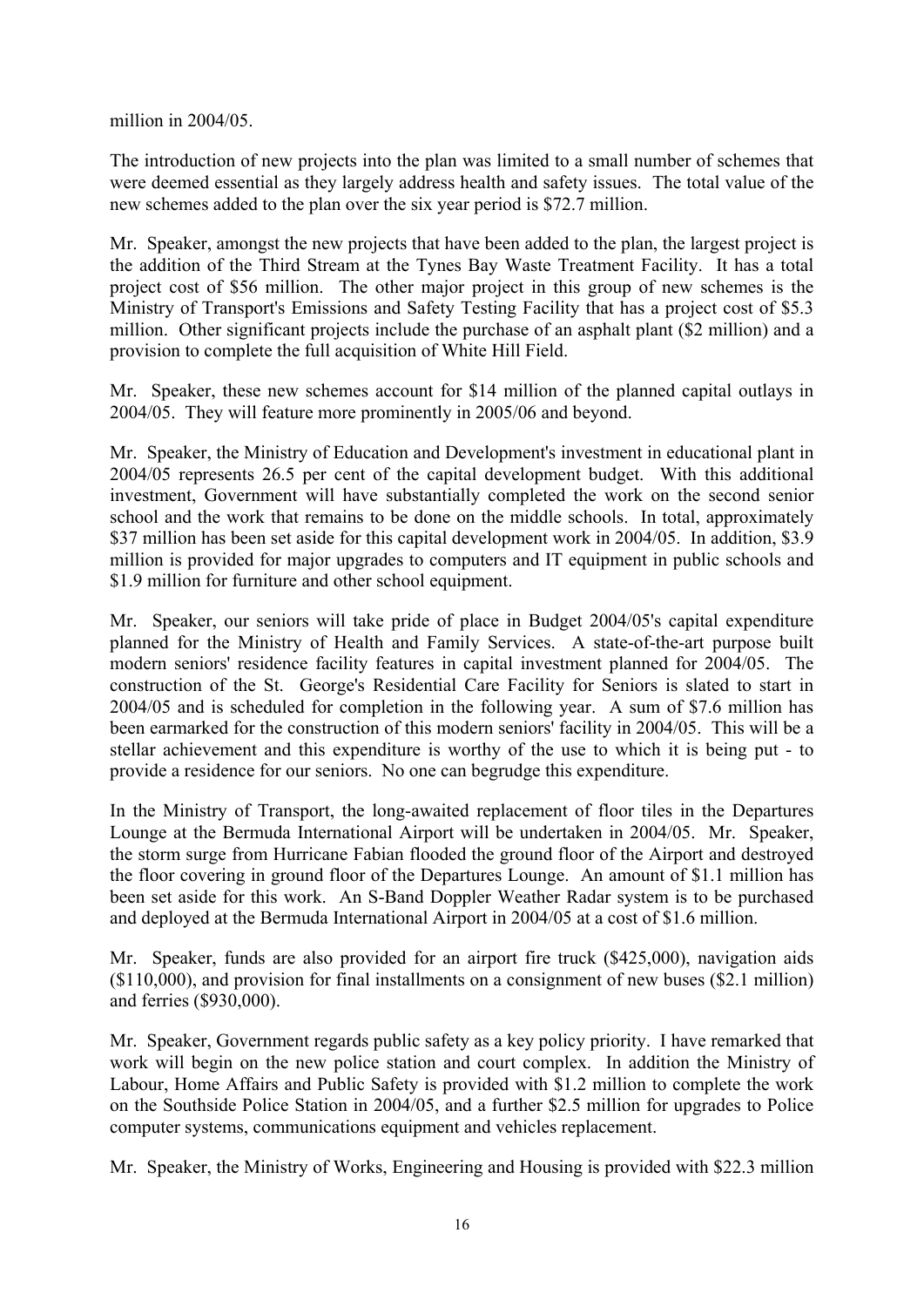for capital development works in 2004/05. The refurbishment of ferry docks and public landings will absorb \$3 million or 13 per cent of the overall Ministry allocation. The relocation of the Recycling Centre accounts for \$2.2 million, and \$1.2 million is provided for foreshore protection works. In addition \$2 million is earmarked for Mobile Water Treatment/Desalination Plants.

Mr. Speaker, Government is also providing the Bermuda Land Development Company with a further capital grant of \$3 million in 2004/05. In addition, Government is providing a grant of \$5 million to the West End Development Corporation to assist in repairs to the cruise ship dock at King's Wharf. The cruise ship dock suffered extensive damage from Hurricane Fabian last September.

Mr. Speaker, Government's planned investment in hard assets for the delivery of public services is a significant commitment of resources. Therefore every project in the Capital Expenditure Plan was rigorously examined by technical officers before being thoroughly reviewed by the Cabinet Capital Expenditure Committee. Only those projects that address government policy priorities, health and safety, or international security standards have been included in the Capital Expenditure Plan. In other words we have continued on with those projects that in the public interest we consider to be both essential and unavoidable at this time.

Mr. Speaker, I turn now to the revenue measures proposed for 2004/05 and the residual borrowing requirement.

## **Revenue Estimates**

Mr. Speaker, Government proposes to collect total revenues of \$693.9 million in 2004/05.

Earlier in my statement, I referred to the additional pressures that extraordinary arbitration salary awards for some public sector workers have put on the public treasury. Mr. Speaker, I had hoped to avoid raising tax rates in 2004/05 but that is not a realistic option in all the circumstances that we face as Government. It also was not a feasible option to reduce service levels with the resultant loss of jobs in order to contain expenditure.

Mr. Speaker, the community is demanding greater services, not fewer services. Therefore, there will be some increases in taxes. Mr. Speaker, Government purposefully sheltered our economy from tax increases during the past two years to facilitate recovery from the devastating impact of September 11th in 2001 and the ensuing depressed global economic conditions.

Mr. Speaker, we consider that as Government, we have steered the economy through the stormy waters of recession to calmer seas. The outlook for 2004 in the United States is brighter than it has been in recent years. As the US is Bermuda's major trading partner and source of business, the anticipated stronger US economy in 2004 should have a beneficial effect on Bermuda's economy.

Mr. Speaker, Bermuda's economic fundamentals are relatively stable and the outlook is for steady improvement in 2004. In this context, Government proposes to raise some rates of taxation in order to help generate \$28 million in additional revenue in 2004/05 compared to the revised revenue estimate of \$666 million for 2003/04.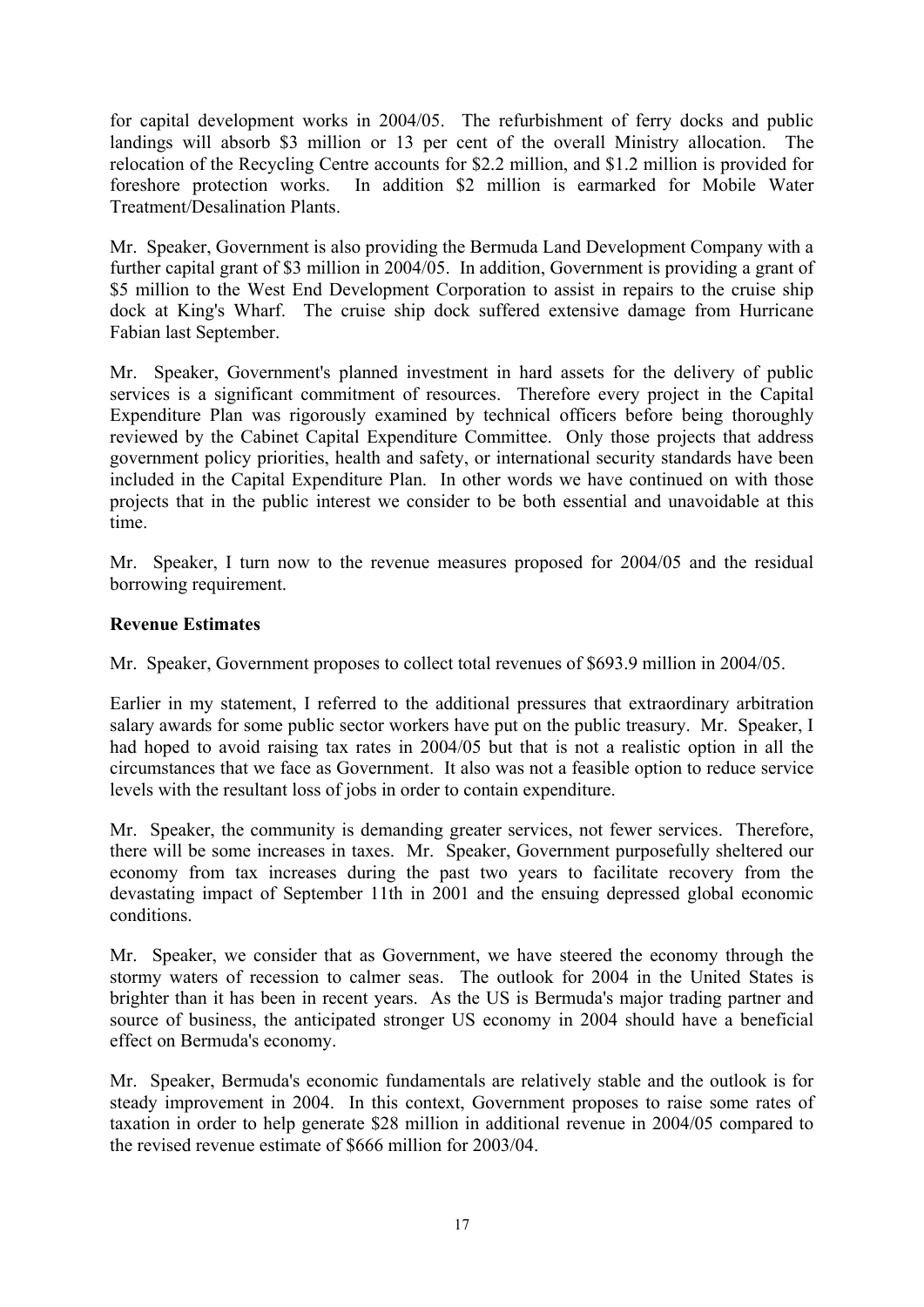Mr. Speaker, the additional revenue will derive from changes in the standard rate of Payroll Tax together with an increase in the salary cap, higher rates of Customs Duty on cigarettes, increases in licence fees for motor vehicles, fare increases for buses and ferries, and the biennial adjustment to Government fees.

Mr. Speaker, Government will bring forth legislation to increase the standard rate of Payroll Tax to 13.5 per cent from its existing rate of 12.75 per cent. This increase will apply to all businesses with payrolls in excess of \$200,000 per year that are subject to the standard rate. In addition, the Payroll Tax salary cap of \$225,000 will be increased to \$235,000. These changes will have effect from April 1, 2004. Government anticipates an additional yield of approximately \$12 million from this increase.

Mr. Speaker, Government is aware that many sectors of the economy are still in the recovery phase following Hurricane Fabian and therefore Government does not propose to increase the rate in any of the other Payroll Tax categories. These categories include farmers and fishermen, hotels, guest houses and restaurants, charitable organizations and churches and small businesses. Also, the employee portion will remain at 4.75 per cent in 2004/05.

Mr. Speaker, the higher rate on cigarettes takes immediate effect from today's date. The duty on cigarettes is raised from 13 cents per cigarette to 15.5 cents per cigarette. The duty increase will add \$5 to the existing retail price of a carton of cigarettes. Government anticipates that the additional revenue should approximate \$1.6 million if consumption remains the same. However, Government would be most encouraged if the increase in duty had the effect of giving extra encouragement to some smokers in order to quit the habit. If this did occur, the reduced revenue yield would possibly be offset - in the longer term - by reductions in health care costs due to lower incidence of lung cancer, heart disease and other smoking-related diseases.

At the Bermuda International Airport, the allowance of \$100 for persons entering or returning to Bermuda with goods purchased overseas will remain in place but Government will remove the condition of having to have been outside Bermuda for 72 hours.

Government is also revising the fees payable by the Executive Jet Facility to more fully reflect the opportunity cost of deploying Customs Officers to service the facility. These adjustments will be included in the raft of changes in the amendments to Government fees.

Mr. Speaker, a further amendment will be made to the Customs Tariff to lower the rate of duty relating to steel doors, windows and their frames. The duty will be reduced from 22.25 per cent to 10 per cent. This category was overlooked when the new harmonised tariff system was introduced in 2000. The change in this rate of duty also has effect from today's date.

Mr. Speaker, bus and ferry fares have not been increased since 2000/01. However, the cost of operating the public transportation system has increased in each of the intervening years. Accordingly, Government proposes to increase the fares in order to raise an additional 10 per cent in revenue yield with effect from April 1, 2004.

Mr. Speaker, it would not be appropriate to increase bus and ferry fares without similarly increasing licence fees for private vehicles. Therefore, motor vehicles licence fees will be increased by an average of 5 per cent from April 1, 2004 in order to maintain an incentive to choose public transportation over private vehicles and thereby reduce vehicle congestion on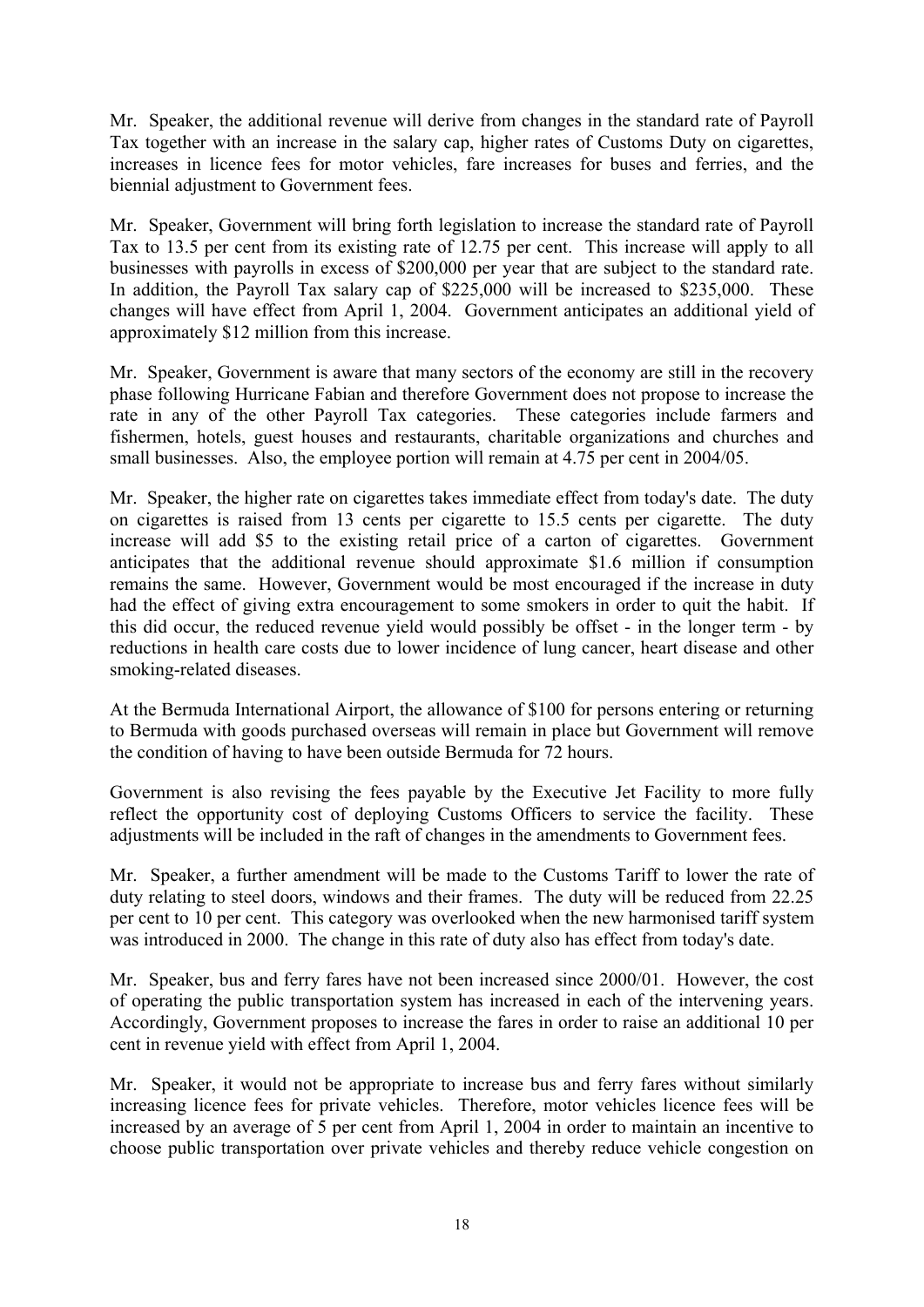our roads.

Mr. Speaker, you will be aware that the Land Valuation Department is in the process of finalising the revaluation of Annual Rental Values. The new Valuation List will take effect from July 1, 2004. The details of the work on the revaluation are not yet complete. It is well known that real estate and property prices have risen appreciably in recent years. The early indications are that the increases in Annual Rental Values are in the range of 25 to 30 per cent.

Mr. Speaker, let me hasten to state categorically that Government does not propose to increase the revenue yield from Land Tax in 2004/05 by 25 to 30 per cent. Consequently, a revision of the existing tax rates will be necessary in order to minimise the impact of the new Valuation List on taxpayers. So far as it is possible to do so, Government's intent is for these required changes to the new Valuation List to have only a limited effect in terms of the Land Taxes payable. However, given the nature of the computation and its complexity, it may be that there will be some small increases or even some small reductions in individual cases.

Therefore Mr. Speaker, Government proposes to amend the Land Tax Act 1967 to take simultaneous effect on July 1, 2004. This legislation will be brought to the House after the Easter Recess in order to allow the Ministry of Finance to thoroughly analyse the new Valuation List after the work on it has been completed by the Land Valuation Department.

Mr. Speaker, the biennial update of Government fees for a range of services will see an average increase of 5 per cent for most items. However, for some items, a new base will be established in 2004/05. For example, the annual licence fee for cellular telephones will be set at \$60 annually from April 1, 2004. As per the agreement with cellular phone service providers, the licence fee will be pro-rated and charged monthly. Mr. Speaker, there are an estimated 38,000 of these units in active use and the numbers increase monthly. Government anticipates that the new licence fee will yield an additional \$1.4 million annually. The new monthly licence fee of \$5 is less than the price of a movie ticket or a packet of cigarettes and therefore is not expected to negatively affect demand for cell phones.

Mr. Speaker, amongst other market dynamics in the tourism sector, our hospitality industry faces the additional challenge of recovering from Hurricane Fabian. Hoteliers have consulted with Government on the state of the industry and specifically requested an extension of the Hotels (Temporary Customs Duty Relief) Act 1991. Government considers that an extension will be of considerable assistance to hotel owners seeking to rebuild their properties after the severe damage meted out by Hurricane Fabian.

Accordingly Mr. Speaker, Government will bring forth legislation to extend the Act by a further five year period. In addition, Hotel Occupancy Tax and Passenger Taxes will remain unchanged in 2004/05.

Mr. Speaker, other groups including retail merchants and farmers have requested relief from Customs Duty. While it was not fiscally prudent at this time to accommodate such requests in the 2004/05 Budget, Government will continue discussions with these groups to understand more completely their unique requirements and the scope of the relief that they seek so as to arrive at a feasible and workable solution.

Mr. Speaker, the full details of the revenue estimates are shown in the annexes to this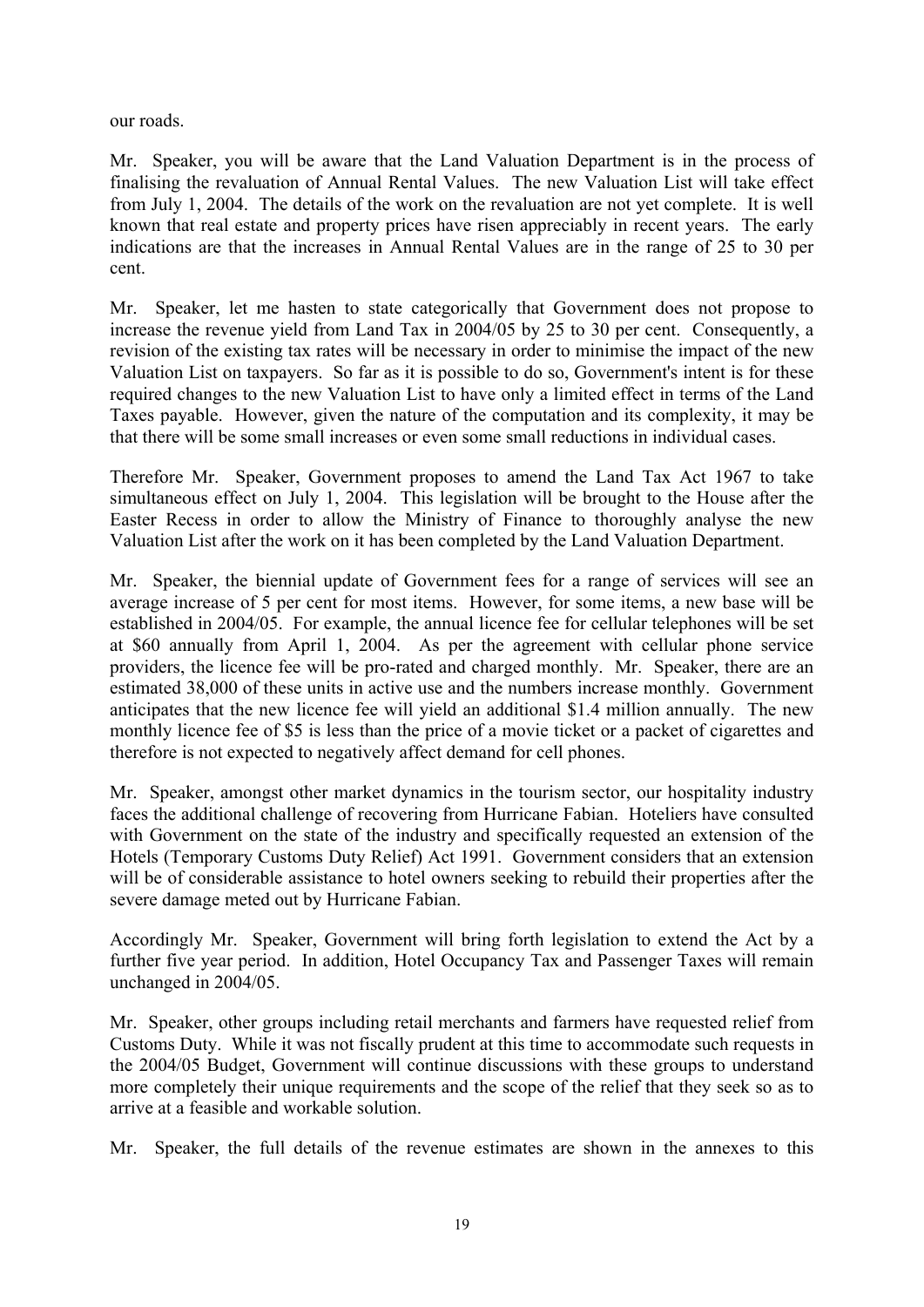statement and in the Estimates of Revenue and Expenditure for the Year 2004/05. Therefore, I shall not burden you, or the Honourable Members of this House, with a recounting of further details.

## **Capital Borrowing**

Mr. Speaker, with projected revenue of \$694 million and a combined current and capital expenditure budget of \$775 million, Government projects a borrowing requirement of \$81 million in 2004/05.

Mr. Speaker, in strict keeping with this Government's fiscal philosophy and policy, the planned borrowing will be used to finance the development and acquisition of hard capital assets as detailed in the Estimates of Revenue and Expenditure for the Year 2004/05.

Mr. Speaker, in the continuing environment of low interest rates, the planned borrowing is logical, moderate, affordable and sensible.

Government's current expenditure programme of \$660 million is more than provided for by the revenue budget of \$694 million, leaving a surplus of \$34 million to help finance the capital outlays on infrastructure, buildings and equipment.

Mr. Speaker, Government's loan facilities of \$245 million includes a \$75 million private placement that matures in June 2004.

While considering the options available to meet this obligation Government has also reviewed Bermuda's capital needs in the wake of Hurricane Fabian and re-assessed the underlying strengths of our economy in relation to its debt carrying capacity.

Following this review, Government has re-affirmed its debt policy limit of 10 per cent of GDP and has also determined to retain the statutory debt ceiling at its existing level of \$250 million. However, as GDP is now estimated at \$3.9 billion, Government will actively monitor the pressures on the statutory debt ceiling over the course of the next financial year.

Mr. Speaker, I would like to point out that raising the statutory debt limit would allow for more flexible capital financing arrangements including public-private partnerships and private finance initiatives. With many of these kinds of financing arrangements, Government would not be required to borrow funds for the projects. However, for accounting reasons, the value of many of the projects would be recorded as contingent liabilities and would therefore be charged against the statutory debt ceiling in the same way as a government guarantee. In that regard, it makes sense to set the statutory debt ceiling at a level that would allow for an array of different financing arrangements. However, as the need is not pressing at this time, the ceiling of \$250 million will remain in place.

Mr. Speaker, Government's debt financing requirement for the Capital Expenditure Plan is \$81 million. However, Government proposes to draw down an additional sum to lend to the Bermuda Housing Corporation. Therefore \$85 million will be drawn from our lending facilities in 2004/05. Government projects that the total net debt outstanding at the end of the 2004/05 fiscal year will be \$216 million, some \$34 million below the statutory ceiling of \$250 million.

Mr. Speaker, Government's debt management performance has received excellent reviews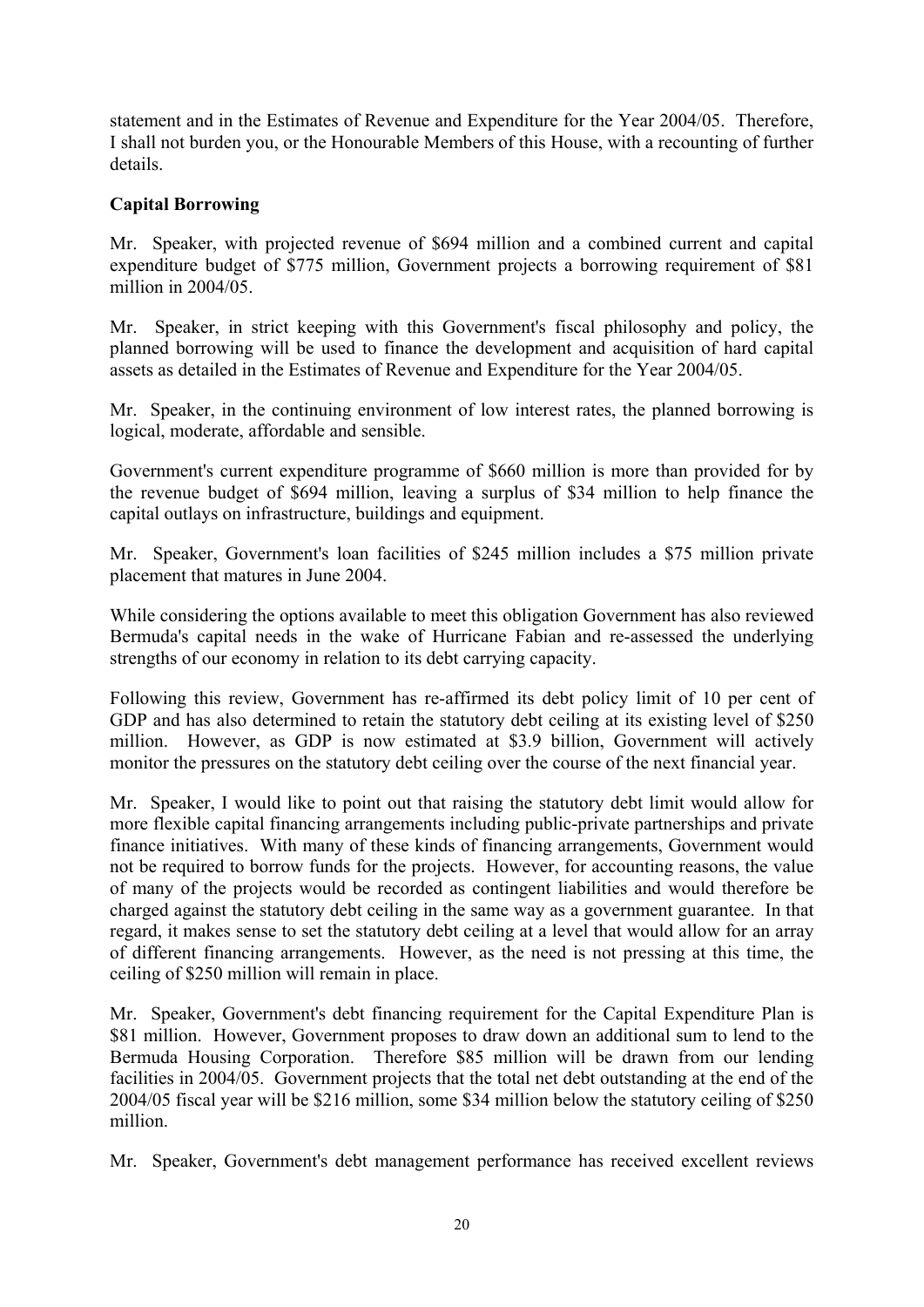from credit rating agencies such as Moody's Investors Service (Aa1), Standard and Poor's (AA) and Fitch Ratings (AA). Government remains committed to prudent and sensible borrowing for investment in infrastructure and other hard capital assets. Therefore, all other things remaining equal, Government is confident that Bermuda's credit ratings will be maintained at investment grade level in 2004/05.

### **Conclusion**

Mr. Speaker, Budget 2004/05 is not intended to be just entertaining reading but a platform of action to build a stronger and more cohesive community. It is a serious plan to get the community to heal itself and for us all to work for the public good and in the country's national economic interest.

Bermudians should not just be working for the economy; the economy should be working for Bermudians.

The economic picture, and external objective assessments, suggests that we are on course in this arena and that Government's policies are on track to advance our goals. Budget 2004/05 demonstrates that we are on course.

Mr. Speaker, budgets are not just about numbers. They speak to the intention of the Government: its policies, its priorities and its allocation of resources. Planning for the year ahead and the future is not an issue that lends itself to the quick-fix or to a single solution or a simple plan.

There is much talk about balanced budgets but the focus is often one limited purely to figures when it should be about values.

Budgeting reflects the ability to think ahead to years in the future, to plan what we want for our children, our communities, our Island. We have to think about spending responsibly - our values, those things we hold dear and want to be reflected as to who we are.

Budgets provide the wherewithal - the glue to be able to translate our wishes and dreams of the community into action. It is the foundation of good governance and of what is required if we are to become more independent and self sufficient.

Mr. Speaker, what does it take to compete in a borderless world? Kennedy and others define what it takes. It requires excellent and well-maintained infrastructure, a well-educated population, a sophisticated financial structure, good communications and adequate capital managed with entrepreneurial skill. Bermuda has a sizable share of these qualifications and the means to develop this.

Fairness and equity are the watchwords of Governments across the globe in large measure and it is interesting to see how often the benchmark of success and the litmus test is whether the society and the economy is one that advocates and promotes inclusion. We have to meet the needs of all of our people. As the Premier articulated in his recent Rotary Speech: this Government intends to promote a Bermuda for all.

Mr. Speaker, we cannot afford to waste our resources. No one can be left out or locked out. We intend to see a Bermuda and to encourage an economy that can better meet the needs of all of its citizens - an economy that recognises the dignity and worth of labour and that there